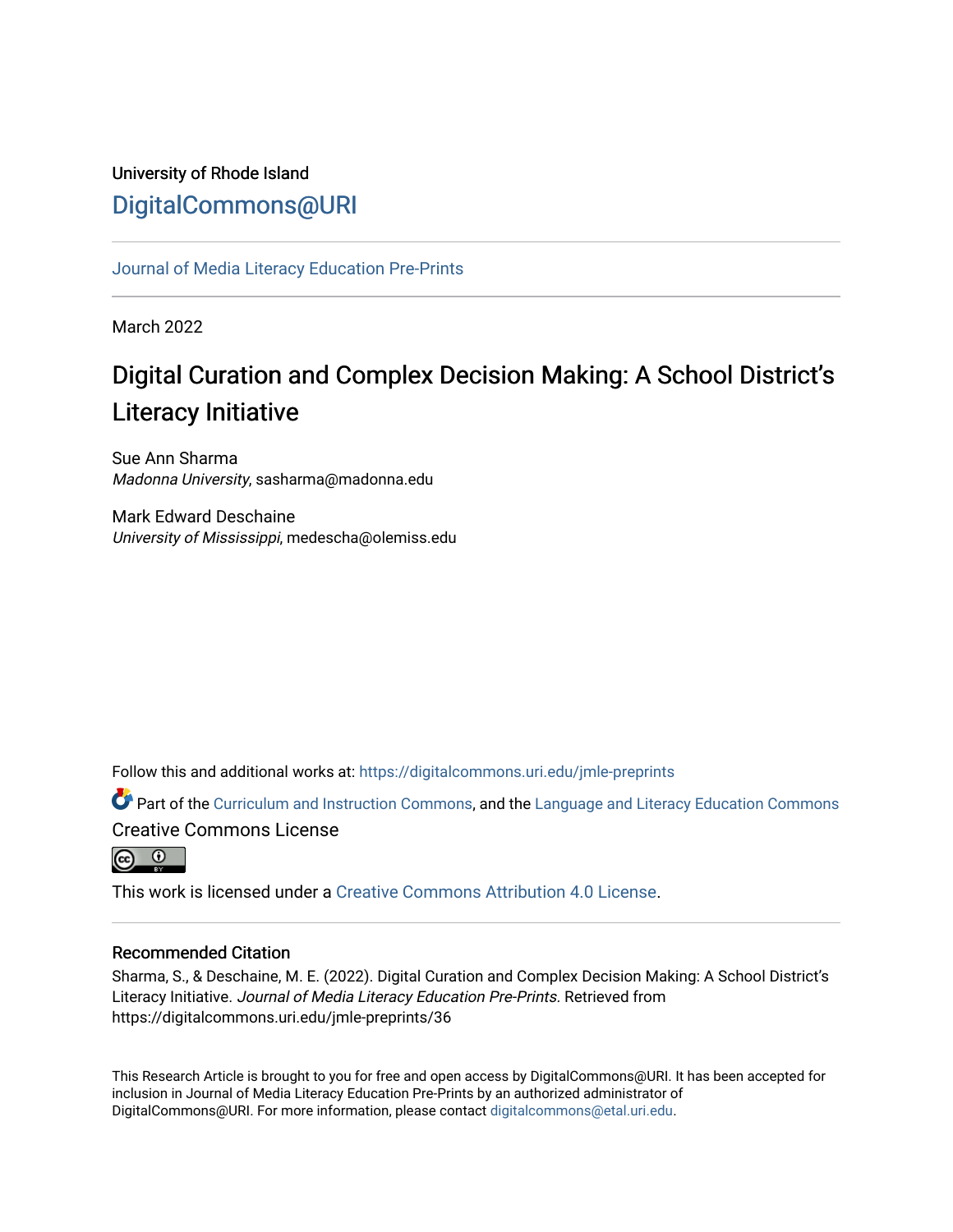# DIGITAL CURATION AND COMPLEX DECISION MAKING

Digital Curation and Complex Decision Making: A School District's Literacy Initiative

Resubmitted to the Journal of Media Literacy Education

12/30/2021

1

**Introduction**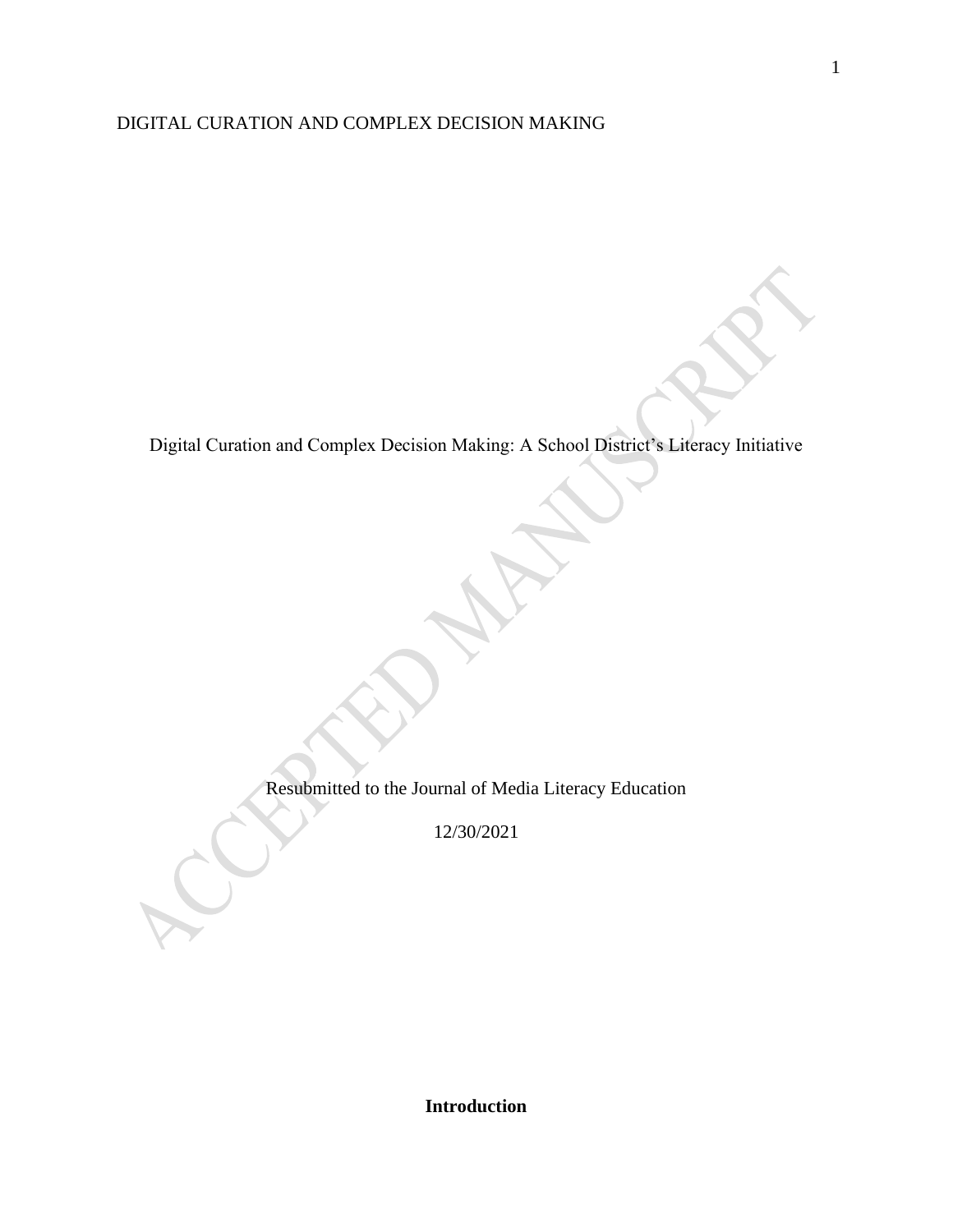The Internet has had a significant impact on curriculum, instructional design, and the work of professional learning communities (PLCs; DuFour, 2004) that cooperatively work together to make instructional sense while incorporating these new learning options within their discipline. This increase in opportunities can be problematic for educators, as the existence of so many options requires them to make complex instructional decisions, often far from those made during lessons driven by textbooks or program lectures. Educators need to be judicious in their selection of instructional resources to meet the curriculum standards. To be most effective, teachers should make their instructional decisions as part of their work with colleagues engaged within PLCs.

Personal transformation is at the root of pedagogical change in classroom practice (Kuss, 2020). These new technologies have resulted in an increase in the amount of curricular content available for teaching and instruction and in the platforms to present the information in novel ways (Jacobson et al., 2003). The incorporation of increased information content and the communication technologies available for the utilization and management of that content requires staff to work cooperatively to investigate the most efficient ways to make sense of these new teaching and learning opportunities.

In this study, we attempted to better understand the experiences of educators in the  $K-12$ English Language Arts Committee charged with developing and implementing the district's literacy initiative using digitally curated content.

#### **Digital Curation Defined**

*Digital curation* is "perceived differently by different individuals and disciplines" (Beagrie, 2008, p. 4). Our perspective of digital curation allows individuals or groups to establish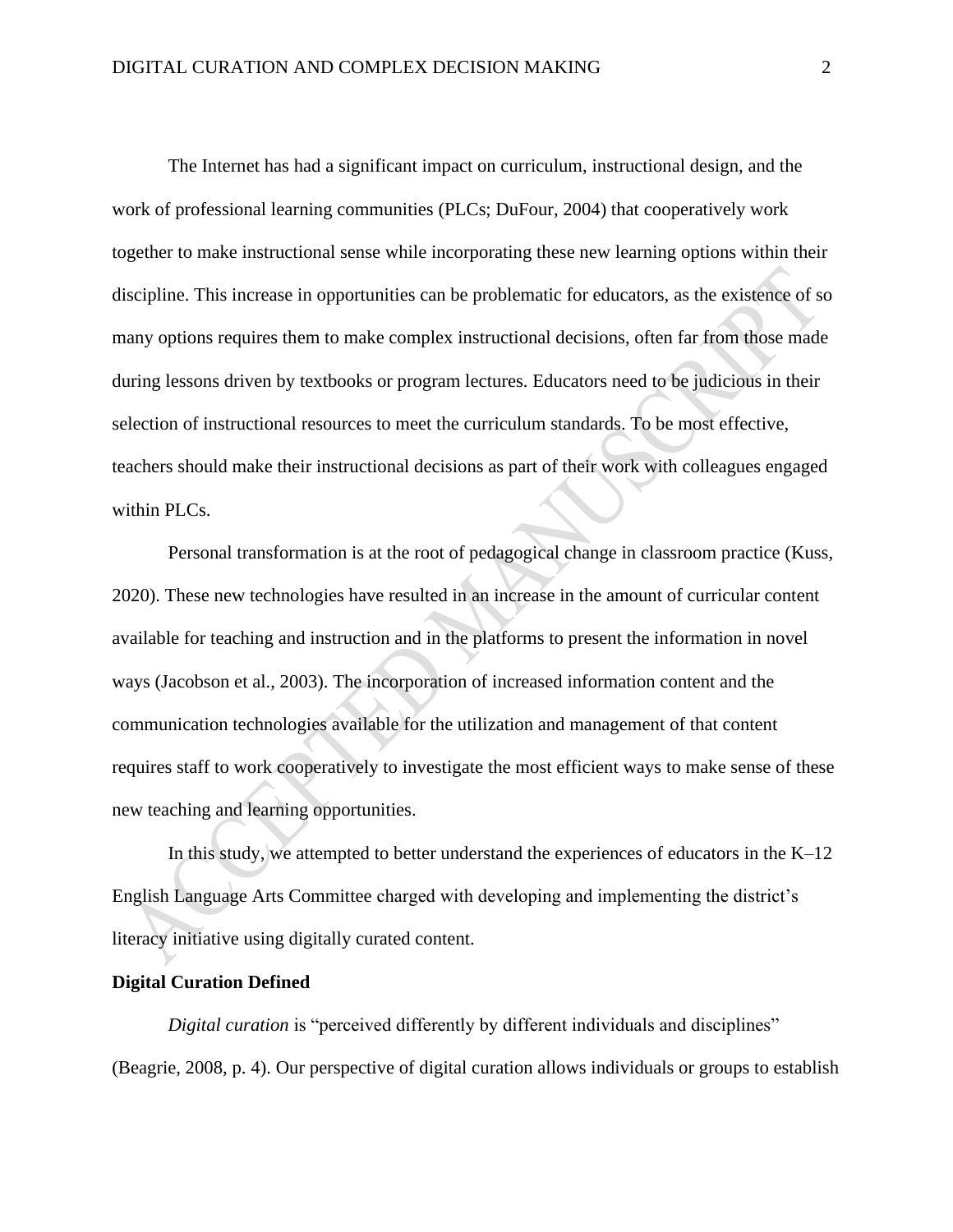and manage assembled digitized materials to "add value to and maintain these digital assets over time for current and future generations of users" (Beagrie, 2008, p. 3). Thus we define digital curation "as the intentional process of mindfully mining, organizing, and archiving digital resources" (Authors, 2015). In order to increase the instructional effectiveness of curated artifacts, PLCs bring disparate perspectives together to construct a cohesive communal voice, thus enhancing the impact of the curation process (Authors, 2015, 2016; Preston, Younie, & Hramiak, 2021).

#### **Digital Curation: Communal Constructivism**

Digital curation (Authors, 2015; Authors, 2016) encourages a constructivist social process whereby individual teachers have an opportunity to coalesce around sound instructional development and design to meet differentiated curricular needs. This collegial social emphasis allows educators to "test drive" their individual orientations about what is necessary and appropriate. Communal constructivism (Leask & Younie, 2001) allows participants to collaboratively co-construct and to create shared visions and knowledge within their work groups (Preston, Younie, & Hramiak, 2021). Clarke and Watts-Taffe (2013) found that the social constructivist philosophy of teams is especially important in literacy education. When professionals collaborate in communities and share their knowledge powerful learning occurs (Preston, Younie, & Hramiak, 2021), and this forms the basis for effective PLCs. These constructivist experiences elicit novel insights and increased productivity as a response to and a result of communal activities and discussions (Preston, Younie, & Hramiak, 2021).

#### **Digital Curation: Professional Learning Communities**

In schools, educators can utilize information and communications technology not only to sustain learning communities (DuFour, 2004; Dunne et al., 2000; Sherer et al., 2003) but also to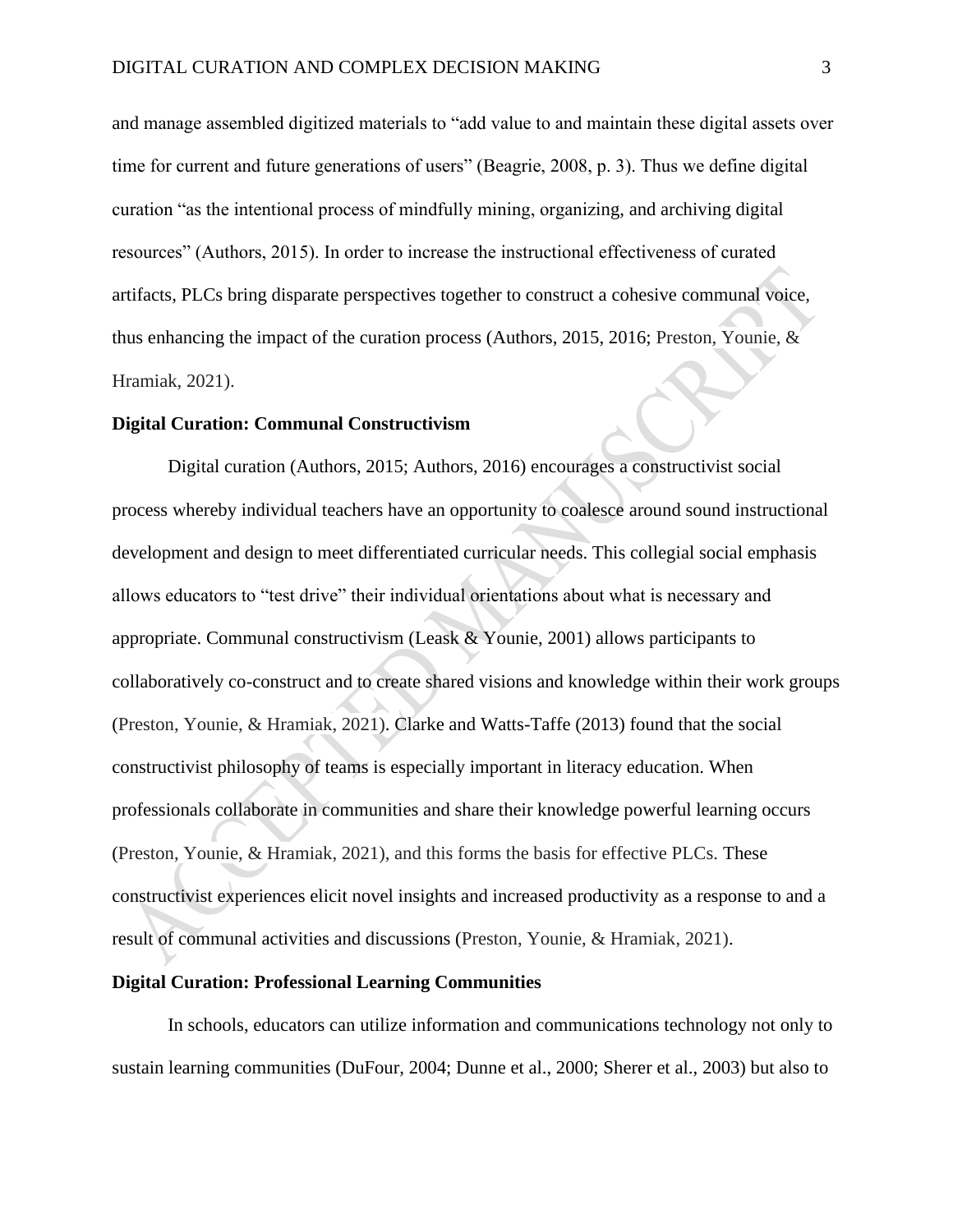provide the social scaffolds necessary for professionals to better identify, augment, and hone materials that are most effective in meeting their instructional needs (Preston, Younie, & Hramiak, 2021). The PLC also supports the instructional needs of the greater school community by allowing members to draw on the dynamism of the social environment (DuFour, 2004). Technology enhancements utilized by PLCs provide a means for teachers to share and reflect on pedagogy and to scale their literacy initiatives by removing limitations brought about by time, space, and pace issues (Blitz, 2013; Authors, 2015; Authors, 2016).

#### **Review of the Literature**

Due to the integration of information and communication web-based tools, the utilization of digital curation in academic settings is a growing phenomenon, and it is now possible for educators to be both the composer and the curator of instructional and education materials (Authors, 2016). As such, educators perform multiple roles, both as content collectors of artifacts related to their academic discipline and as transmitters of their academic work utilized by current and future generations.

# **Digital Curation: The Five C's of Digital Curation**

The framework for digital curation (Authors, 2015; Authors, 2016) provides educators with a guide that supports opportunities to collect, categorize, critique, conceptualize, and circulate artifacts related to curriculum, processes, organizational memory, culture, workplace, and climate. This framework can guide and be applied to any other processes in organizations, whereby members intentionally showcase their work through some form of presentation or work product beyond print (Gee, 2010). Within this framework, professionals can extend the utility of their work beyond the current setting or focus of their efforts, often having an impact on individuals or groups that utilize the curated product (Preston, Younie, & Hramiak, 2021).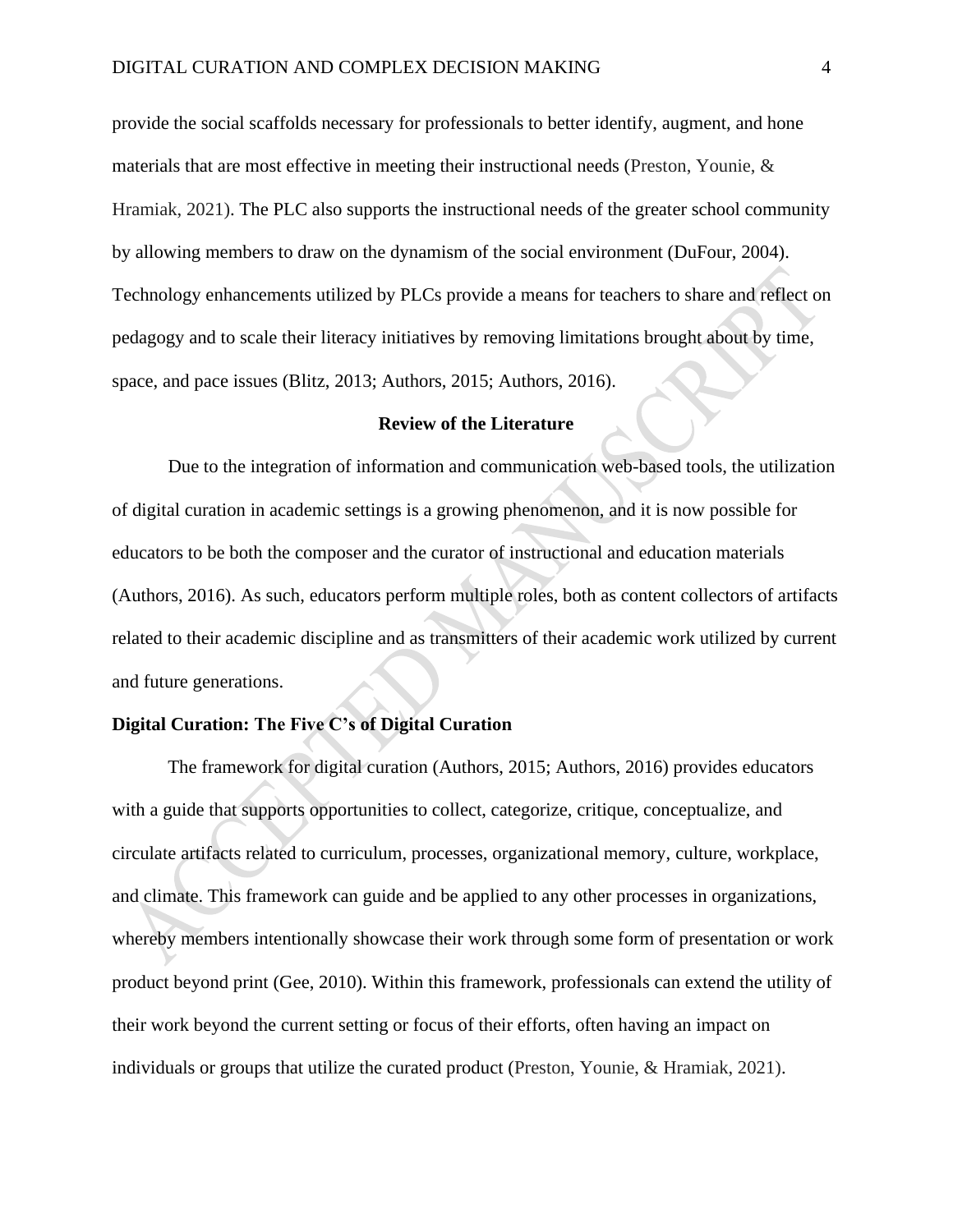To simply amass a collection of instructional materials is not enough. Acquisition and selection of content requires value judgments, as individuals and groups reflect on the salience or appropriateness of the materials utilized within the Five Cs of the Digital Curation framework. Amassed materials can be actively transformed into a curation, based on critical reflection and value judgments.

The Five C's of Digital Curation (Authors, 2015, 2016) are as follows. First, a collection is assembled. The artifacts are strategically preserved through digitization for ease of use and retrieval, either immediately or in the future. Secondly, the artifacts are categorized. They are separated into logical categories through generalization of variables or comparisons across the attributes. Critique is the third stage of the digital curation process. Salient aspects of each artifact are identified to determine its representational value of the variable. During the fourth stage of conceptualization, individual users intentionally transform one resource or intent to another through reorganization and/or repurpose. Circulation is the fifth phase in the process that showcases the artifact for public view.

Through the process of collecting, categorizing, critiquing, conceptualizing, and curating, the Five Cs support individuals and groups through the careful management and assembly of materials and resources to meet current and future teaching and learning demands. See Figure 1. Figure 1

*Digital Curation Framework*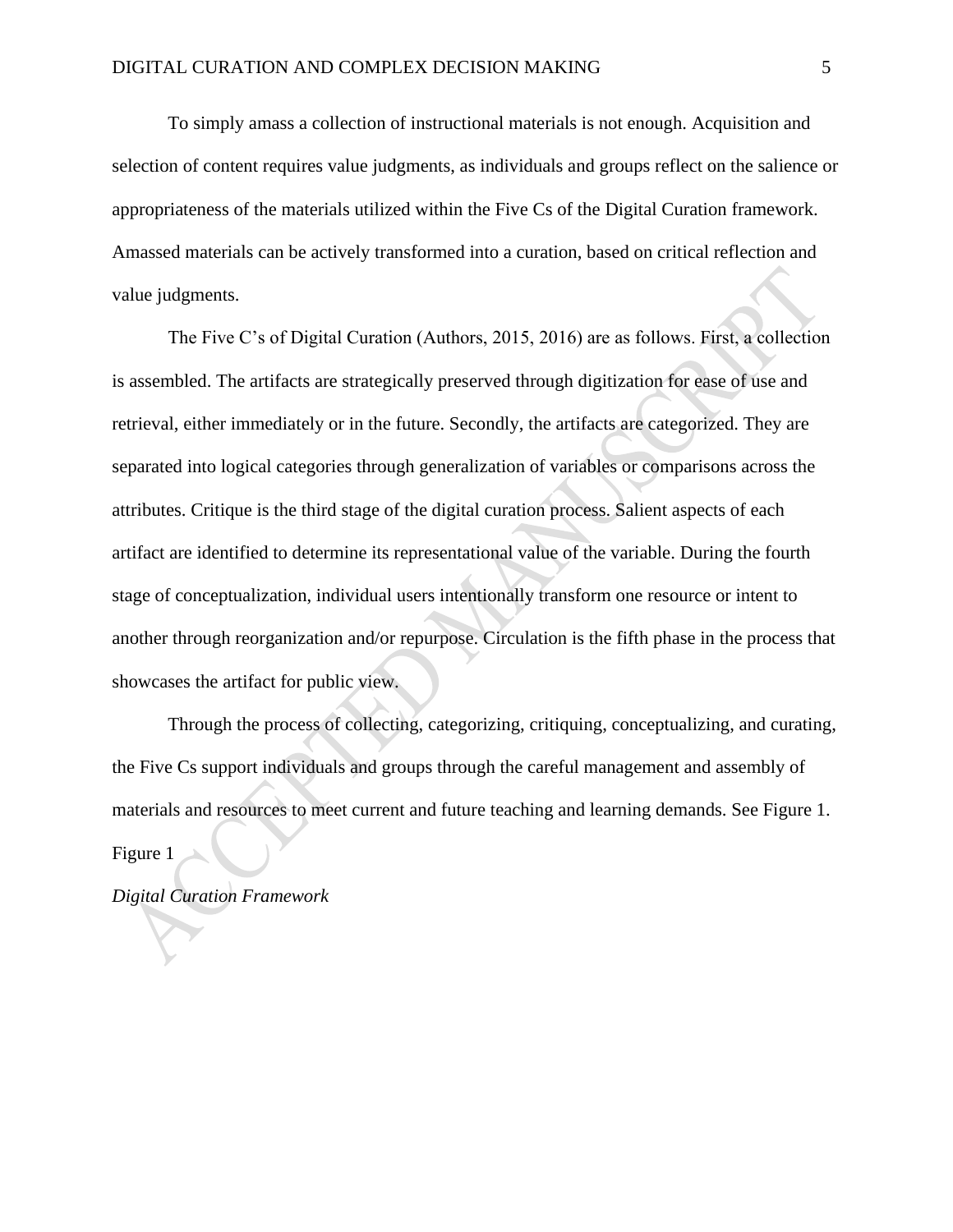#### DIGITAL CURATION AND COMPLEX DECISION MAKING 6

|  | <b>Circulation</b> | · Showcase<br><b>Publicize</b><br>٥ |
|--|--------------------|-------------------------------------|
|  | Conceptualization  | Reorganize<br>۰<br>Repurpose<br>۰   |
|  | <b>Critiquing</b>  | · Discriminate<br>Evaluate<br>о     |
|  | Categorization     | Compare<br>Generalize               |
|  | <b>Collection</b>  | Preserve<br><b>Revisit</b>          |
|  |                    |                                     |

*Note.* From "The Five Cs of Digital Curation: Supporting Twenty-First-Century Teaching and Learning," by Authors, 2015, *InSight: A Journal of Scholarly Teaching* 10: 21. Copyright 2015 by the Center for Excellence in Teaching and Learning, Park University. Reprinted with permission.

The development of instructional resources "reflects the orientation, advocacy, and perspectives of not only the creator's local sphere of influence but also that of their larger scholarly community" (Authors, 2015, p. 21). Recent advances in an individual's or organization's ability to transmit content and resources via the Internet through blogs, web pages, newsletters, emails, social media, or cloud storage as well as the existence of larger audiences outside that of the content creator's immediate environment potentially increase the degree of impact that the assembled resources have across communities.

This increased capacity to access content, materials, information, and resources provides new mechanisms for organizations to enhance their social structures, organizational cultures, knowledge management, and problem-solving processes across their enterprise. Information technologies support and facilitate overall changes in the ways that communities of practice interact and share content development around pedagogical interest. Yakel et al. (2011) state: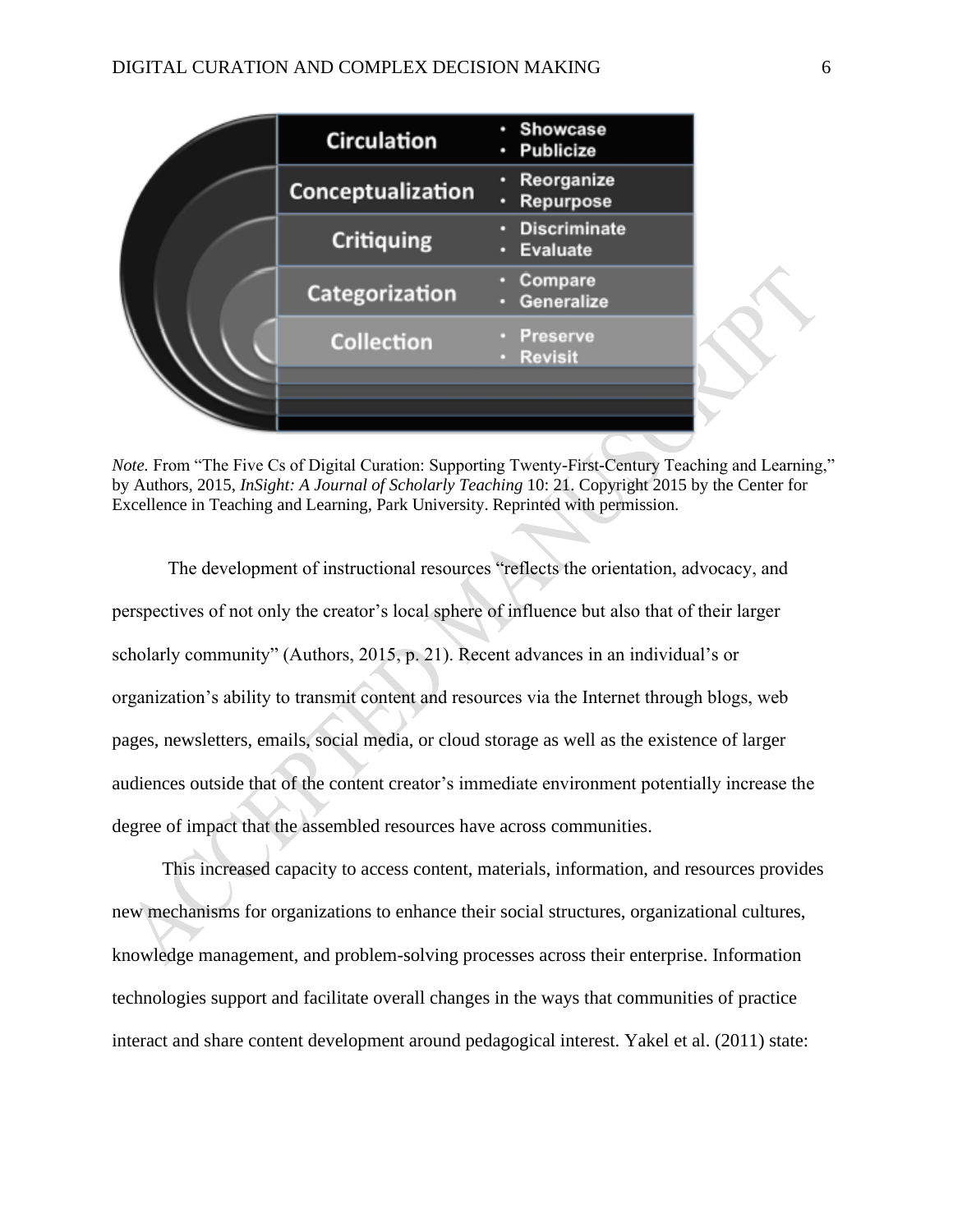Digital information is all around us. More and more information is either born digital or digitally reformatted. A new generation of professionals is needed who are comfortable working in hybrid (digital and analog) environments and capable of managing medianeutral information throughout its life cycle. (p. 23)

Educators have an opportunity to take digitized content, reformulate or structure it to meet current institutional needs, and maintain the content for future initiatives.

#### **Digital Curation and Situated-Sociocultural Perspective**

Digital curation has benefits for educators as both producers and consumers of the content. It allows each to incorporate materials that forward and validate their perspective and vision of the construct under consideration, thus driving academic, social, institutional, or cultural action. Therefore, educators who are interested in creating content that extends the varied situated-sociocultural perspectives of the learning community can create digital content that presents multiple social perspectives.

The use of the situated-sociocultural approach enables educators to collaboratively produce materials that serve as a vehicle to present content. Group interactions increase understanding and provide opportunities for people to elicit perspectives and challenge biases. As a result of these group interactions, educators can rethink the materials and methodologies used for instruction and gain an increased voice within the educational discourse, beyond the classroom (Preston, Younie, & Hramiak, 2021). Voice leads to agency, and digital tools change "the balance of production and consumption in media," "the balance of participation and spectatorship," "the nature of groups, social formations, and power," and "how we learn and even become experts" programs (Gee, 2010, p. 174). Although Kirschner and Lai (2007) do not specifically address PLCs by name, we believe their focus on communities where individuals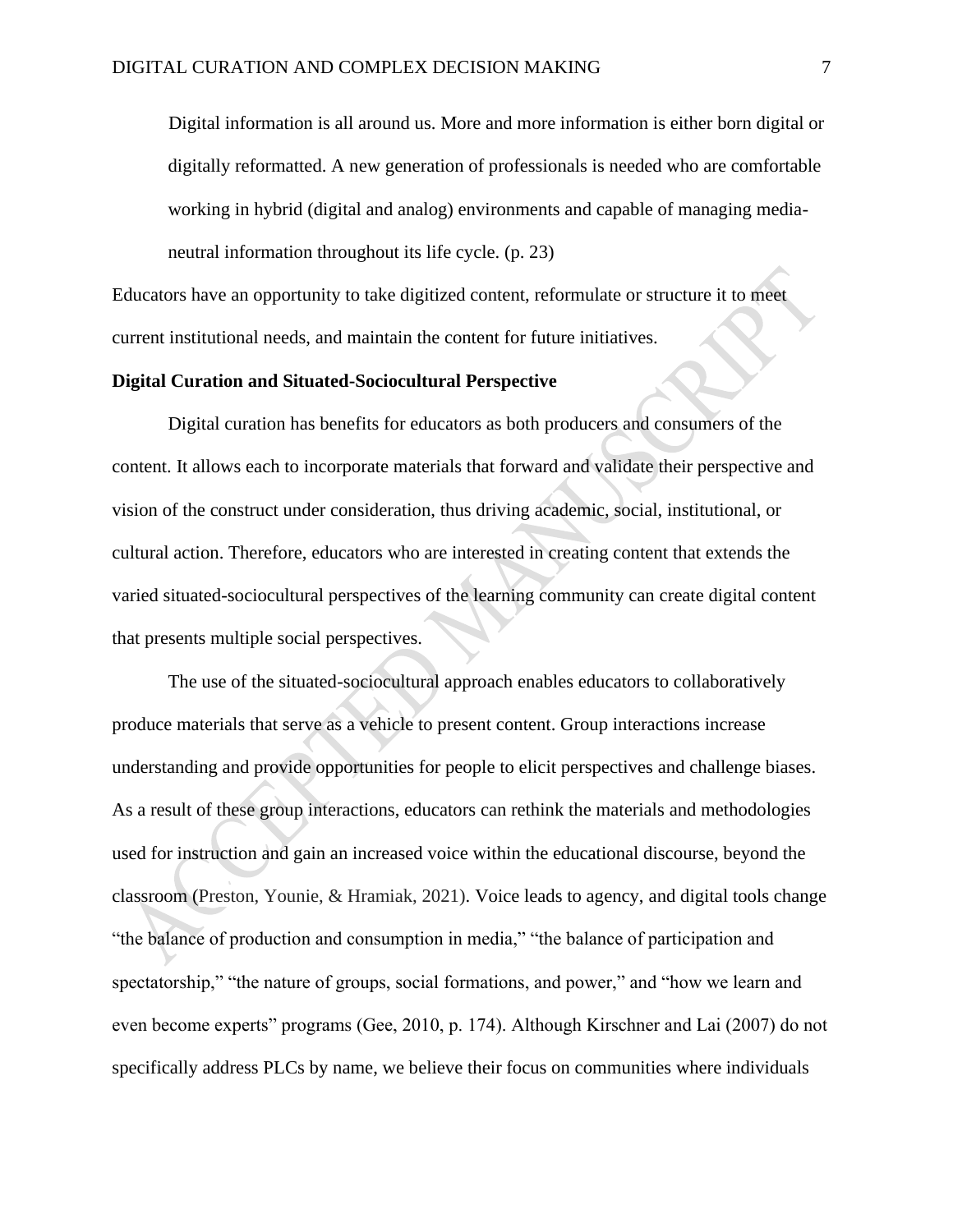form groups to address communal problems is instructive. They state "the people who participate in this process have a common interest in some subject or problem and are willing to collaborate with others having this same interest over an extended period (Kirschner & Lai, 2007, p. 128).

## **Digital Curation and New Literacy Studies (NLS)**

The situated-sociocultural approach to literacy and technology (Gee, 2010) encompasses the tenets of New Literacy Studies (NLS). Digital curation embodies this approach and its tenets to literacy and provides a way for individuals to participate in a dialogue. There also are social, cultural, historical, and institutional aspects to what and how people become literate. We take the position that literacy provides a way for people to become active participants of a social group and that these interactions lead to reciprocating cultural achievements inherent within the organization. It capitalizes on the individual skill sets brought by each participant, thus enhancing the group's capacity for instructional reach, impact, and effectiveness in multiple and simultaneous learning environments.

Gee (2010) states that, with the increased production capabilities of web-based tools, people have a new medium for both giving and receiving meaning much in the same way that language allows this. The meanings that are associated with the production and content of these resources are often reflective of a social, cultural, historical, or institutional orientation and of the traditions, cultures, and practices within different groups of individuals. The integration of information and communication technology tools are seen as a supplement to other traditional academic tools, such as oral and written language. These digital technologies, as understood through NLS, provide a way for individuals to act, interact, and construct their beliefs, knowledge, and values with others across traditional social structures.

# **Digital Curation and New Media Literacy Studies (NMLS)**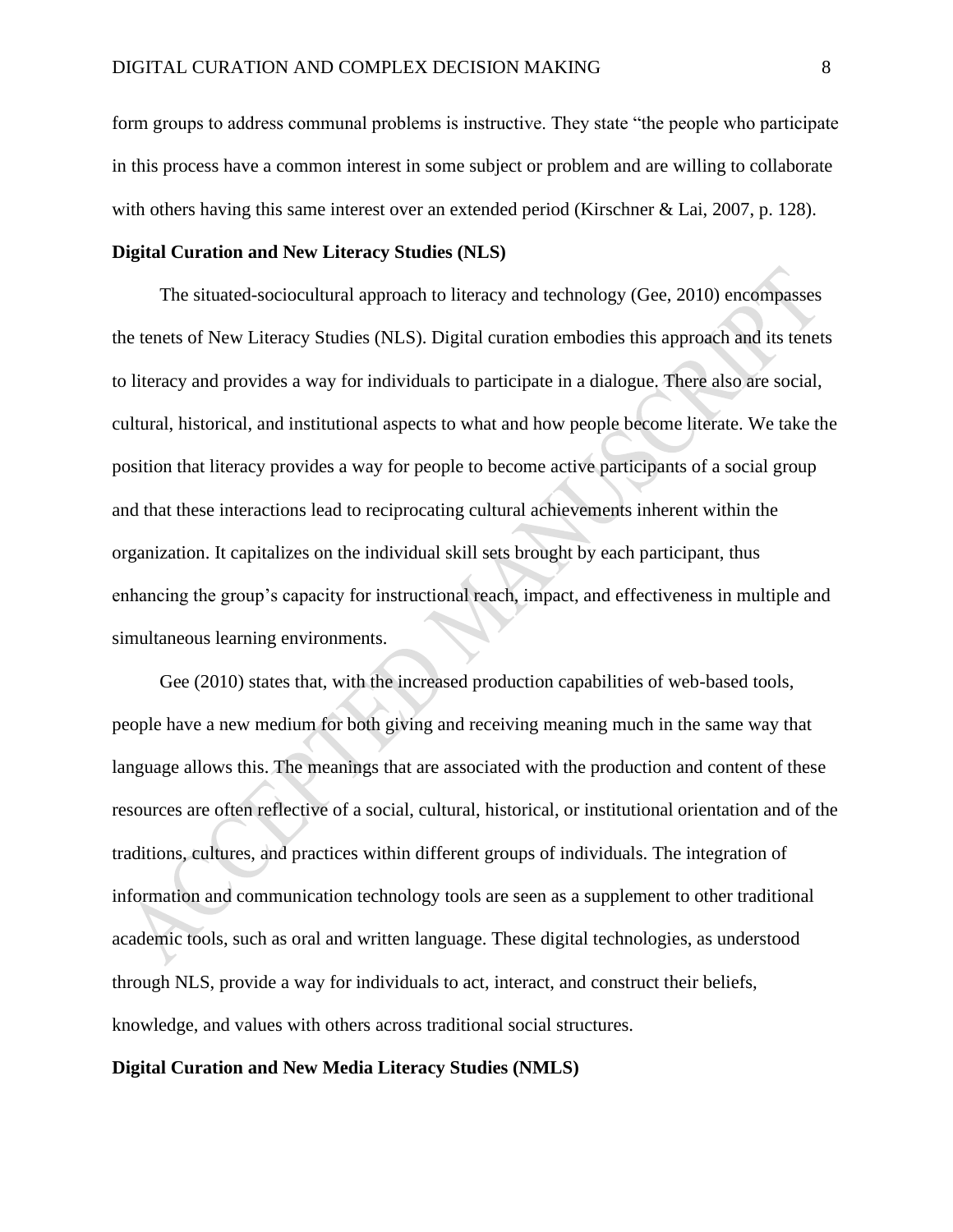New Media Literacy Studies (NMLS) focuses on the interaction of digital tools and media and how this interaction between the two helps to transform society and popular culture (Gee, 2010). Gee states that the use of digital tools allows more individuals to be active participants in the creation of media and content. With the advent of web-based tools, we have seen the potential for educational transformation. The traditional balance of production and consumption of instructional content has moved from a few powerful producers, such as textbook publishers, to traditionally less powerful teachers in classrooms. Through the incorporation of NMLS, educators have the potential to disrupt and transform existing organizational power structures that influence instructional content.

## **Methodology**

#### **Theoretical Framework**

To better understand how the Five Cs of the Digital Curation framework (Authors, 2015; Authors, 2016) are reflected in the district's literacy initiatives, we investigated a district's literacy initiatives, as presented by their English Language Arts (ELA) Committee that we have operationalized as a PLC in their narrative and in the digitally curated artifacts showcased on the district website. This study was grounded in Leask and Younie's (2001) communal constructivism, and the social process of Kirschner and Lai (2007) conceptual frameworks. **Case Study Design** 

A qualitative case study design and methodology guided this study (Yin, 2014). In fall 2015, four focus group interviews were conducted with a convenience sample of 13 participants (2 males, 11 females) from a rural school district in the Midwest. Individuals who represented the district's ELA committee were asked to participate in one focus group. The focus groups (FG) membership was as follows: FG1 comprised one female and two male middle school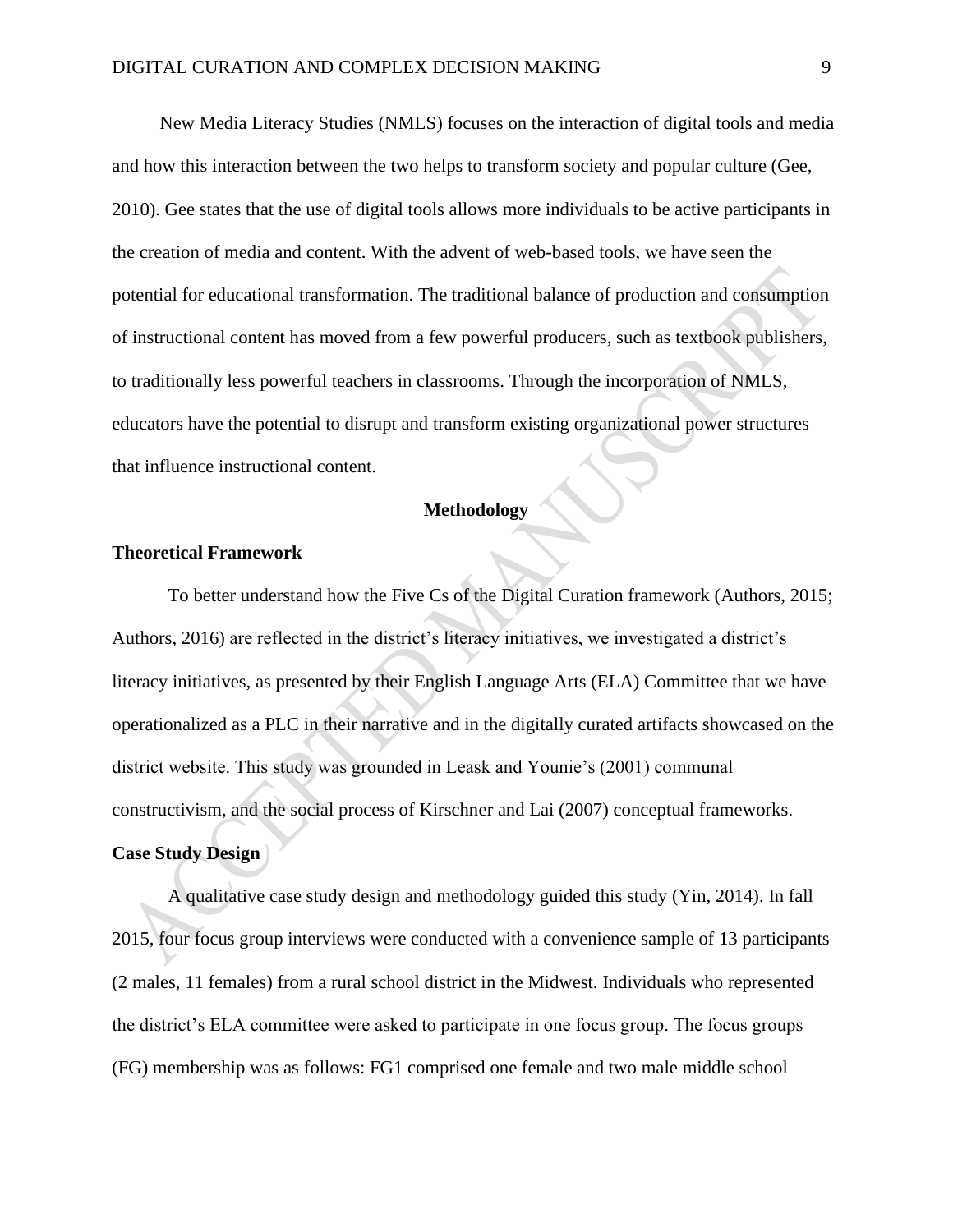teachers, as well as one female literacy coach; FG2, two female high school teachers; FG3, four female elementary teachers and one female literacy coach; and FG4, two female middle school teachers. Focus group assignments were determined by the participant's school level. For example, lower and upper elementary, middle school and high school levels.

## **Participants**

The participants for this study were selected by the authors because the participants' PLC practice centered around the utilization of artifacts that were digitally curated and publicly circulated. The Five Cs of the Digital Curation framework (Authors, 2015; Authors, 2016), presented in Figure 1, was utilized to explore and understand the processes that the group utilized for inclusion and selection of artifacts that they considered to be reflective of their shared work. The outcomes of their longitudinal work were publicly circulated via the district's website and became a repository of the ways that a literacy learning community digitally curates curriculum content and presents its work for consideration and utilization by their various community stakeholders.

These activities were precipitated by a need to respond to curricular mandates and the state's early literacy initiative (Michigan Association of Intermediate School Administrator General Education Leadership Network Early Literacy Task Force, 2016). To maximize the implementation of best practices in pedagogy aligned to these mandates and initiatives, the group decided to circulate exemplary materials and practices in hopes of inspiring rather than mandating new understandings and utilization of these best practices. The consensus of the group was that it is better to show than tell colleagues the possibilities that existed by the utilization of information and communication technologies.

#### **Data Collection**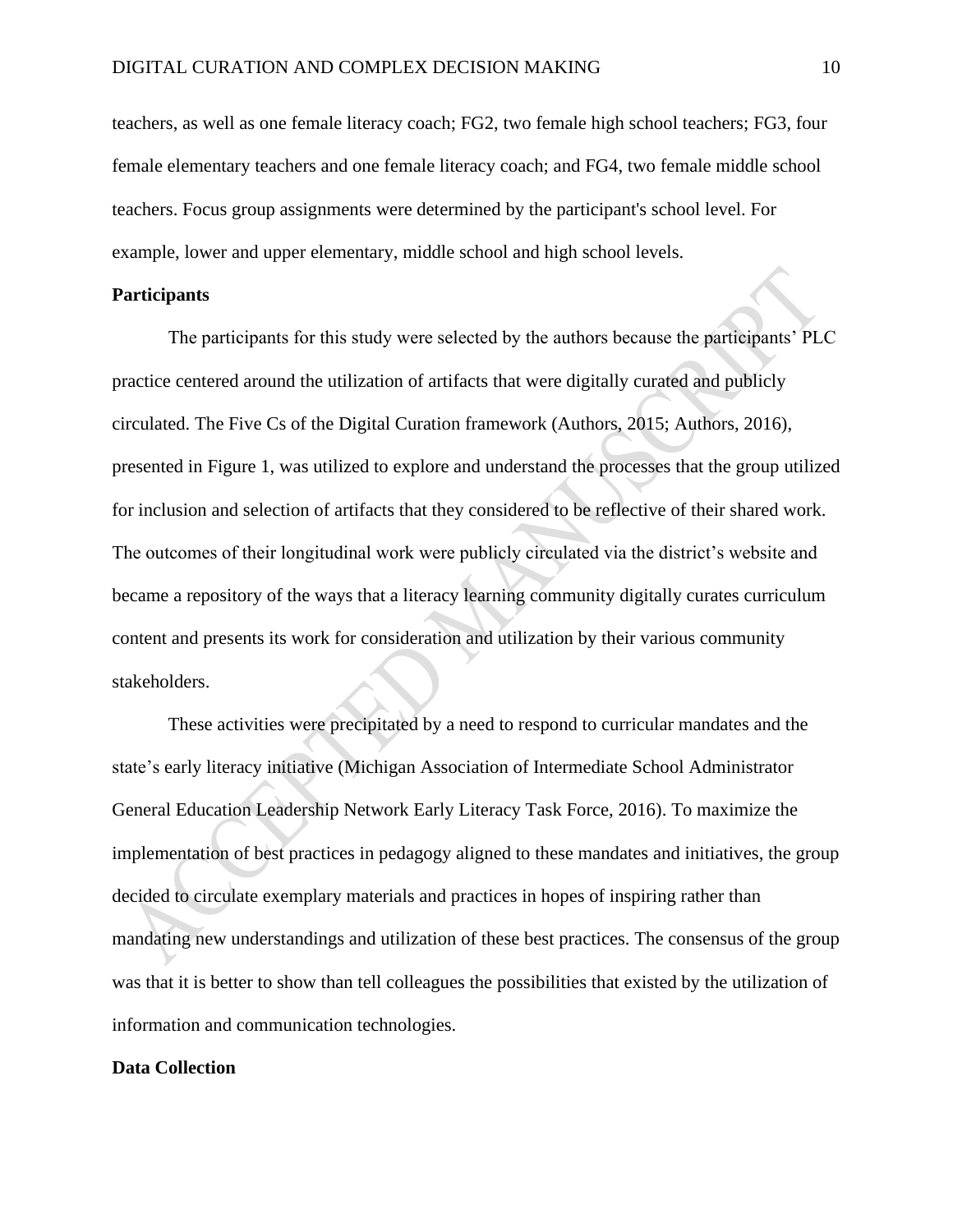This qualitative case study utilized multiple data sources: interview data collected from four different focus groups, with each group's meeting once; ELA artifacts curated such as examples of teachers instructional materials and student work on the district public website and observation field notes taken during site visit; and the ELA committee's curriculum-shared Google Doc (Yin, 2014). Participants were provided with written transcripts of the focus group session for the purpose of member checking. Field notes, the district website, and transcriptions of interviews were utilized as the primary sources of information for analysis.

#### **Data Analysis**

The data from the focus groups were analyzed in four phases: data organization, data reduction (Miles et al., 2014), coding and constant comparative analysis (Corbin & Strauss, 2015), and data triangulation (Denzin & Lincoln, 2003). First, focus group recordings were transcribed. All names were de-identified in the focus group data and replaced with random numbers. Pseudonyms for all participants were used for reporting purposes. Second, the data were analyzed, using a data reduction method suggested by Miles et al. (2014). The researchers used the Five Cs a priori codes to collect, categorize, critique, conceptualize, and circulate to reduce the data, gain a general familiarity with the processes used to digitally curate artifacts associated with the district literacy initiative, and generate additional codes for the next phase. Each author independently coded the data set, using these preset categories. Through discussion, the consensus was reached on any coding disparities during the data reduction phase. The intercoder agreement was 83%.

Third, the focus group with the greatest number of Five Cs codes was chosen to validate emerging thematic clusters that were then utilized across the data set, using a constant comparative method (Corbin & Strauss, 2015), and confirmed through triangulation of the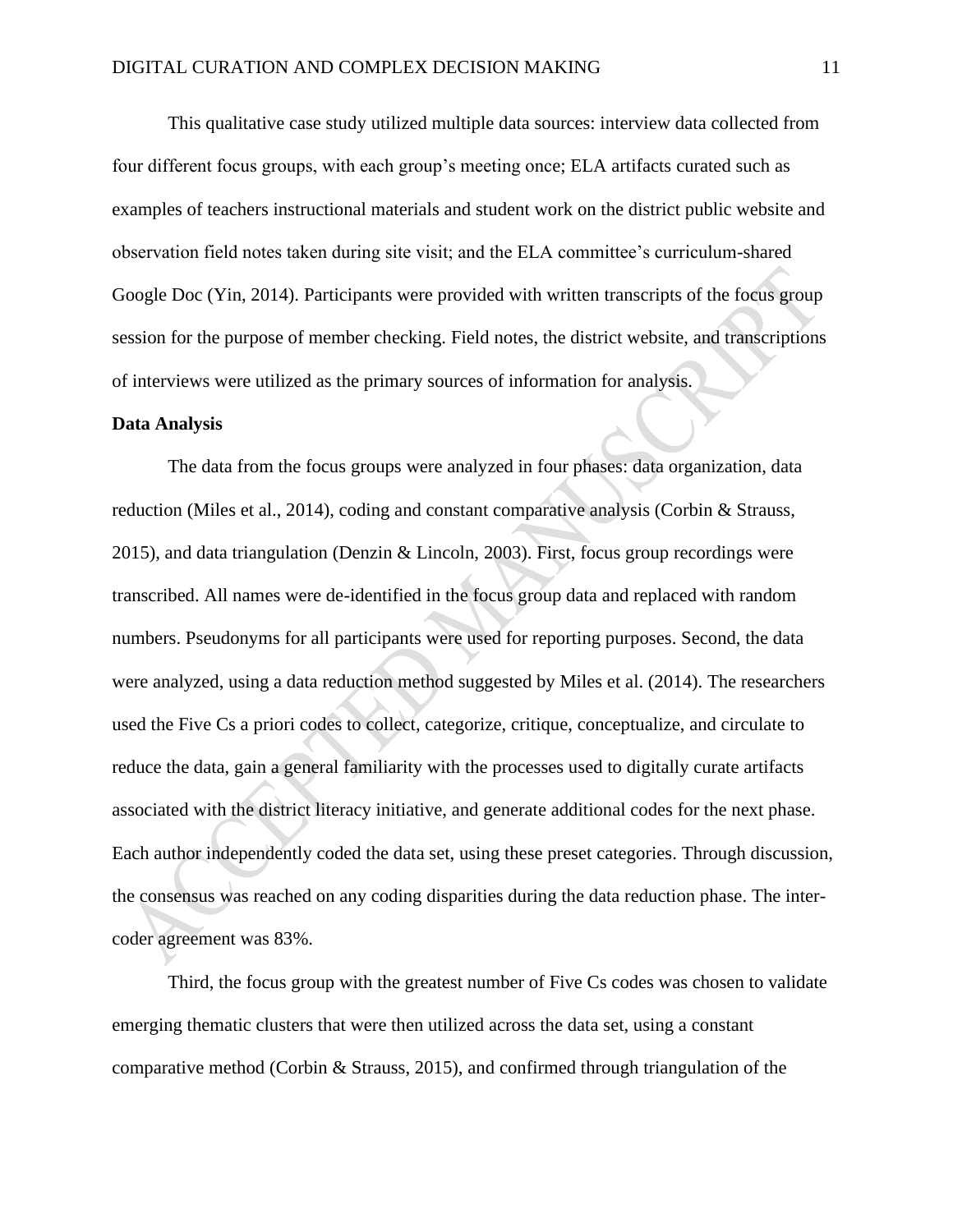district's literacy hub website (Denzin & Lincoln, 2003). The themes that emerged from the data helped to provide a better understanding of each ELA team member's experience in creating the district's website as a circulation vehicle.

The Digital Curation framework (Authors, 2015; Authors, 2016) provided a common language for understanding the nuances of the curated content for the Internet. This enabled the authors to interrogate the research questions for this study of whether (1) the Five Cs were reflected in the district's literacy initiatives. The understanding gained from this study can be used to support the process of group instructional decision making, curricular design, and development.

# **Findings and Discussion**

Throughout this study, we attempted to better understand the instructional decisionmaking processes utilized by educators when integrating pedagogical content with information and communication technologies found on the web. The intent of their activities was to circulate their work, utilizing information and communication technologies to showcase their literacy initiatives across a school district. The individuals within the PLC were brought together to address the support and professional development needs of the educators within the district related to their extensive literacy activities. These activities were a response to the federally and state-mandated curricular instructional content and the practical need for increased literacy support (Michigan Association of Intermediate School Administrators General Education Leadership Network Early Literacy Task Force, 2016). Their activities resulted in a wide variety of support that was circulated on the district's website.

We were interested in determining whether the Five Cs of the Digital Curation framework (Authors, 2015; Authors, 2016) were reflected in the district's literacy initiatives.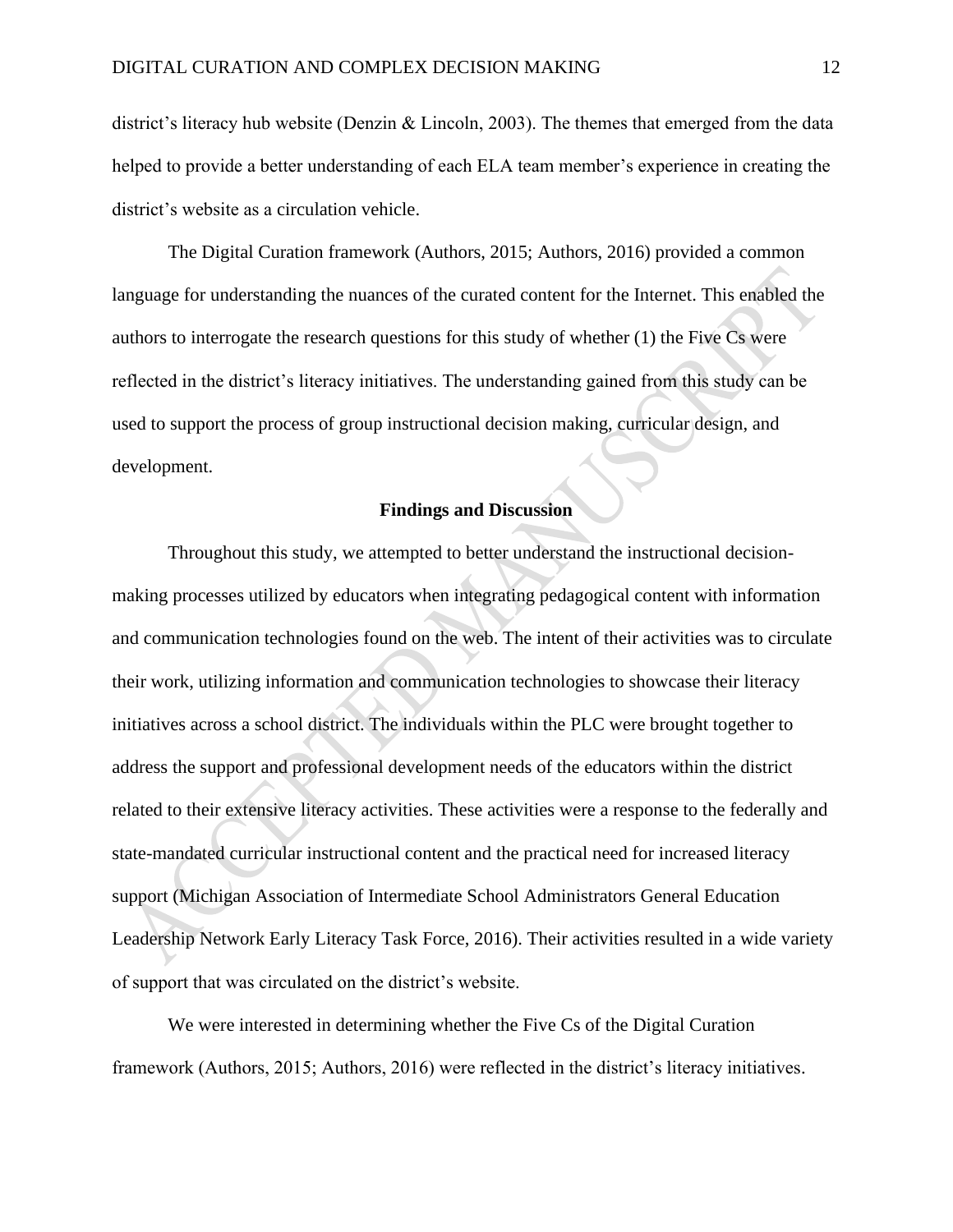These educators made an intentional decision to digitize literacy content and circulate that instructional content on the district website, utilizing information and communication technologies. We were pleased with a large amount of digital content that they had circulated, and we sought to better understand the professional actions and interactions of these educators in the development and selection of the literacy materials that they chose to highlight.

Data analysis provided evidence that the work of the literacy initiative contained categories found within all Five Cs (Authors, 2015; Authors, 2016). This was confirmed through an assessment of reliability during the data reduction phase of analysis: (1) collect (15 incidences), (2) categorize (32 incidences), (3) critique (68 incidences), (4) conceptualize (26 incidences), and (5) circulate (64 incidences). Table 1 presents coding descriptions.

Table 1

| Category      | Description                                                                                                                                                                                        | Incidence |
|---------------|----------------------------------------------------------------------------------------------------------------------------------------------------------------------------------------------------|-----------|
| Collect       | Assemble, preserve, and store materials in digitized form<br>so that they can be revisited and, perhaps, revised for a<br>later review or preservation.                                            | 15        |
| Categorize    | Refine collected resources and artifacts into specific<br>categories through generalization or comparison.                                                                                         | 32        |
| Critique      | Identify salient aspects of the artifact to determine its<br>representational value. Intentionally sort out and include<br>and/or exclude information, using fine discrimination or<br>evaluation. | 68        |
| Conceptualize | Transform one resource or intent to another through<br>reorganization and/or repurpose.                                                                                                            | 26        |
| Circulate     | Present for instructional review by the larger public for<br>showcase and publication.                                                                                                             | 64        |

## *Data Reduction Coding Description*

## **Example of Codes**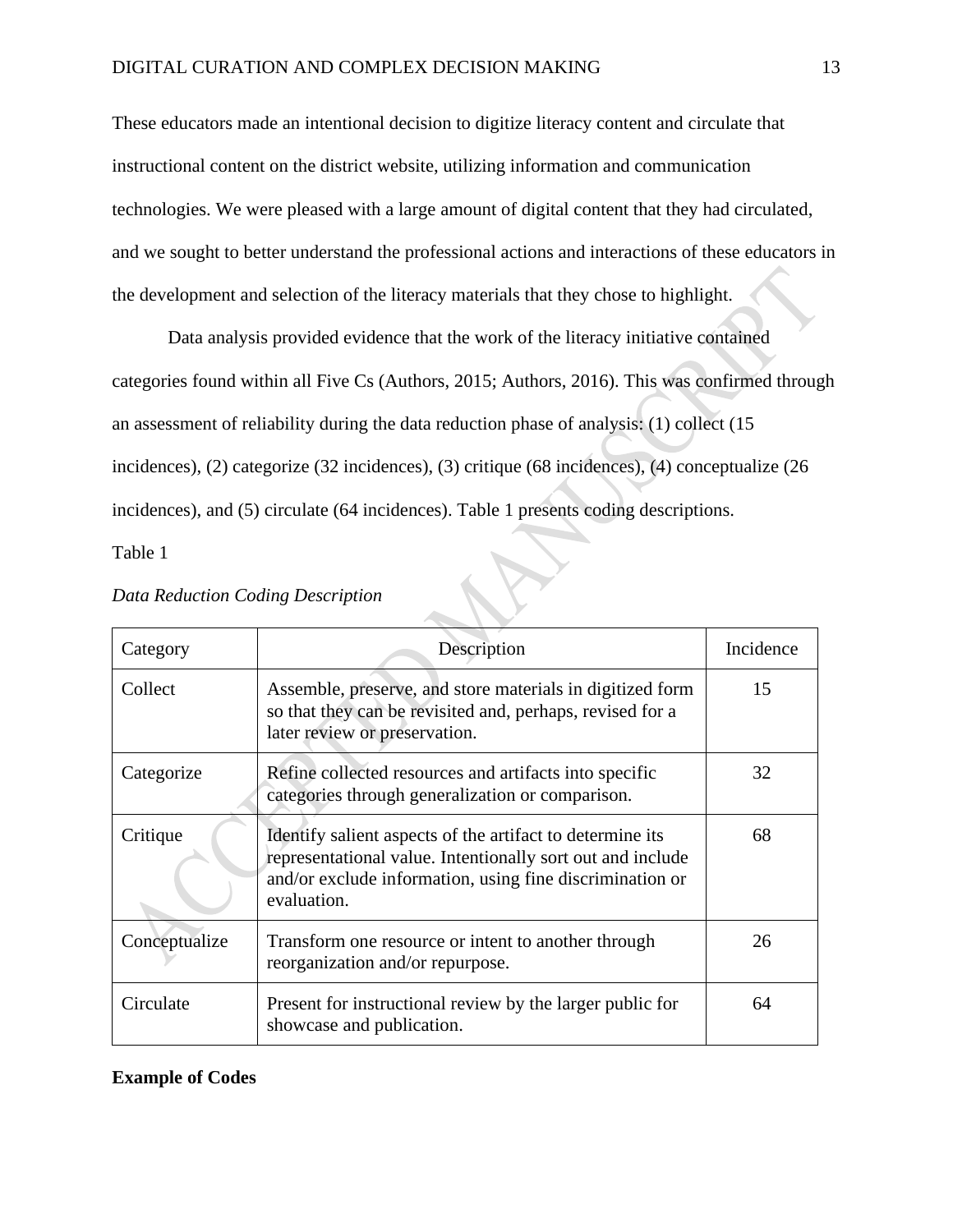The category of *collect* was determined by participant reference to the assembly, preservation, and/or storage of materials in digitized form. Digitized materials can be revisited and, perhaps, revised for a later review or preservation. One participant described some of the things she digitizes as "all this stuff that we're teaching the kids. . . . It is evidence you can justify . . . make a claim and then justify it with all this . . . and we do."

The category of *categorize* was found in language that implied a refinement of collected resources and artifacts into specific categories through generalization or comparison. In one such example, a participant described the initial goal of the committee as "to align the district's ELA from kindergarten all the way through high school." This language indicated the targeted category of ELA curriculum.

The category of *critique* is the identification of salient aspects of the artifact to determine its representational value in which one intentionally sorts out and includes and/or excludes information, using fine discrimination or evaluation. Another participant shared that, due to the curated resources, she was able to question what information she was to include or exclude even when a colleague indicated otherwise. "Now, if I was able to go back to the teacher, which I've never been able to do before, in the third year of teaching, [I could] say, what am I really supposed to be teaching?"

The category of *conceptualize* is seen when a curated item is transformed from one resource or intent to another through reorganization and/or repurpose. When conceptualizing, one should always go back and review, as there may be another way to approach something. One participant stated, "I think that having that web document is really important because then it's easily accessible not just to us, but eventually, hopefully, to others."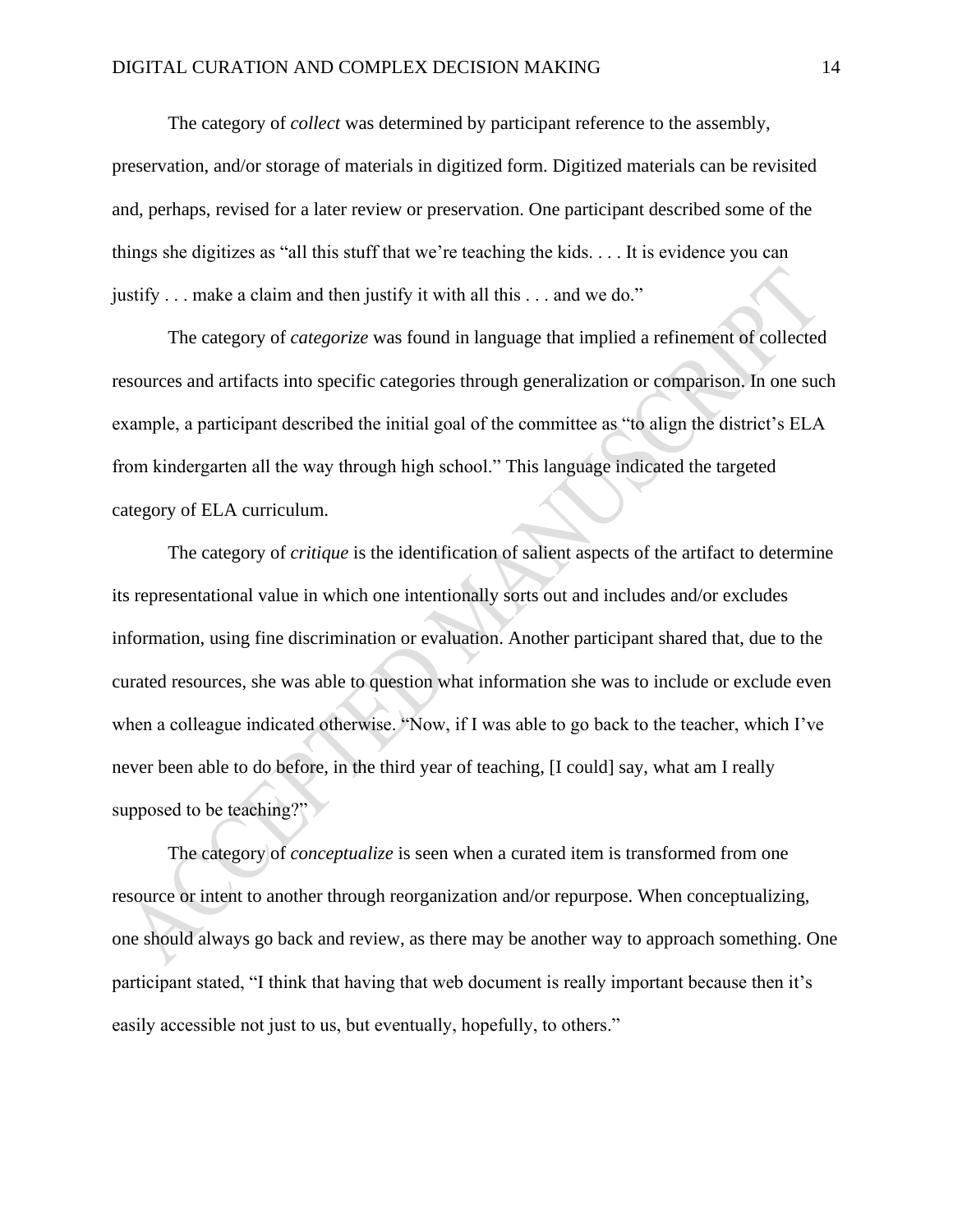The category of *circulate* is seen when curated items are present for instructional review by the larger public for showcase and publication. The district ELA committee decided to make their list of resources an "accessible document for everyone to be able to look and ponder and see."

Based on the initial intent of our research, we found that the PLC did, indeed, incorporate all Five Cs of the Digital Curation within their group activities as well as within their work product. With this confirmation, we believe that the Five Cs (Authors, 2015; Authors, 2016) provides a supportive framework for individuals, groups, and programs that guides the development of instructional materials, utilizes available content, and incorporates web-based tools. It must be recognized, however, that these activities take time and that the teachers often were engaged in activities unfamiliar to them. Webb and Cox (2004) state that organizations that integrate information and communications technology into their programs:

require teachers to undertake more complex pedagogical reasoning than before in their planning and teaching that incorporates knowledge of specific affordances and how these relate to their subject-based teaching objectives as well as the knowledge they have always needed to plan for their students' learning. (p. 235)

#### Themes

Two themes emerged from the data: (1) communal constructivism (Leask & Younie, 2001) communal constructivism and identity and (2) agency and voice. These themes confirm our theoretical orientations. Communal constructivism provides an opportunity to develop group identity. In this case, the PLCs' shared identity provided a vehicle for enhanced agency and voice across multiple stakeholder groups. Agency and voice allow for the empowerment of an individual and or group through a shared perspective and have an impact on the larger social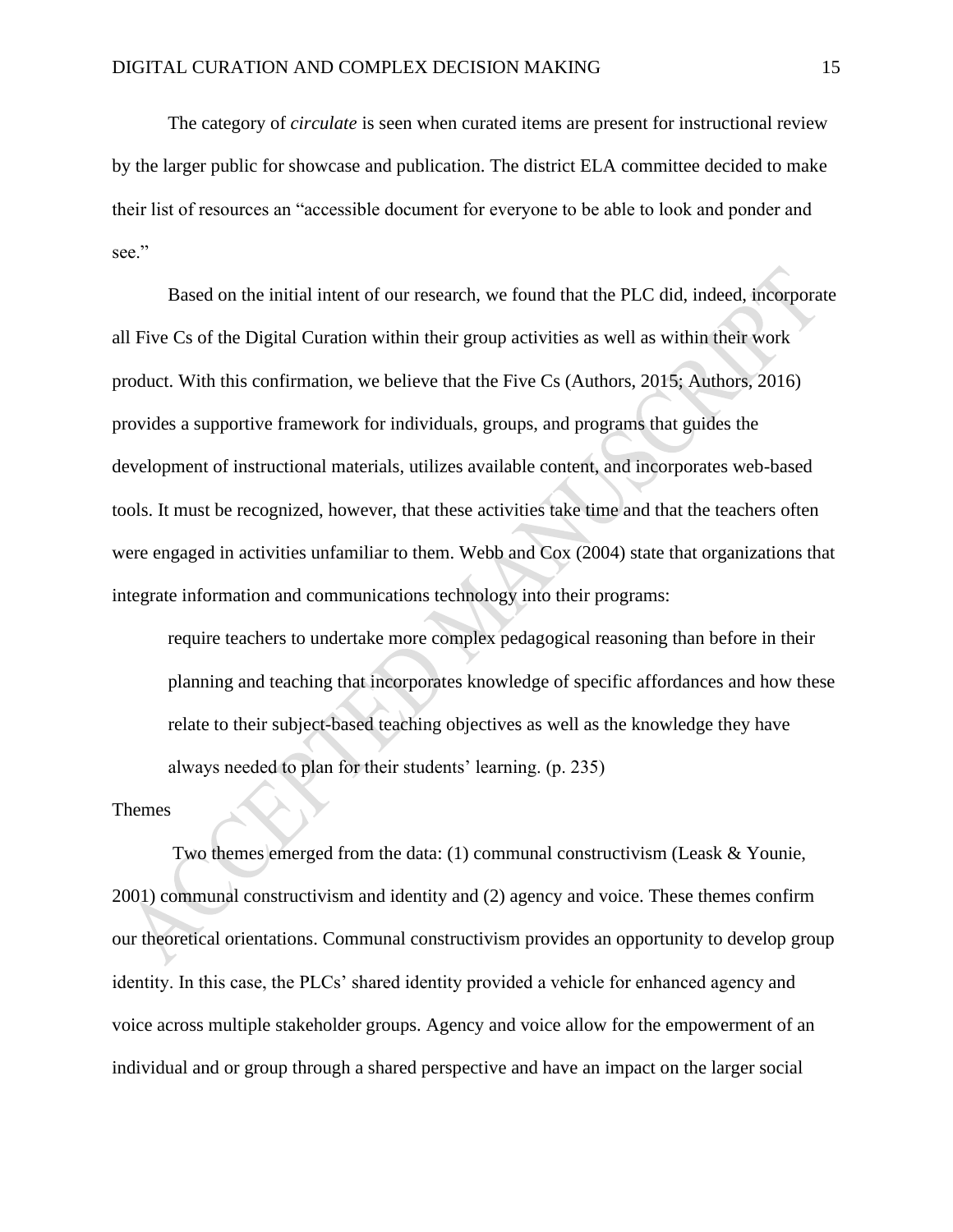structure within the educational setting or organization. Table 2 presents examples of each

theme.

Table 2

# *Themes and Examples*

| Theme          | Individual                                                                  | Group                                                                     |
|----------------|-----------------------------------------------------------------------------|---------------------------------------------------------------------------|
| Communal       | I can speak to the private one                                              | We could see what others were                                             |
| Constructivism | [website] so far because it's not out                                       | doing as malleable.                                                       |
| and Identity   | yet. Um, we have developed a                                                |                                                                           |
|                | template through Google Docs just                                           | When it came to designing links on                                        |
|                | [for] the teachers on our committee,                                        | our website, [we considered] how                                          |
|                | so I think there's probably 14 of us<br>are trying to commit to each month  | might it be done differently?                                             |
|                | providing something, whether it be a                                        | And I think that collaboration and                                        |
|                | blog response, uh, a highlight from a                                       | the networking that we do as                                              |
|                | classroom, um, student, student                                             | teachers, when we created it, it is                                       |
|                | samples, technology tips.                                                   | something, too, that we can [work]                                        |
|                |                                                                             | off of.                                                                   |
|                |                                                                             |                                                                           |
|                |                                                                             | Uh, maybe you felt the same way,                                          |
|                |                                                                             | but we were really allowing that<br>specialist in that grade level to be  |
|                |                                                                             | the spokesperson for that                                                 |
|                |                                                                             | information. And we trust it in that.                                     |
| Agency and     | Has been really refreshing for us.                                          | But what a schmoozer to go to the                                         |
| Voice          | Instead of having something                                                 | board. You gave us the time to do                                         |
|                | mandated to us, we're the ones who                                          | this, and see what happens when you                                       |
|                | get to say                                                                  | give us that development time, and                                        |
|                |                                                                             | you have hard workers that are                                            |
|                | We felt through what we want to do.<br>And so, this has been really nice to | willing to work?                                                          |
|                | spread out and see.                                                         | Maybe you felt the same way, but                                          |
|                |                                                                             | we were really allowing that                                              |
|                | You know, we're very open and                                               | specialist in that grade level to be                                      |
|                | receptive of um. We do really                                               | the spokesperson for that                                                 |
|                | respect each other's ideas. But I                                           | information. And we trust it in that.                                     |
|                | think as of right now, all that I know                                      |                                                                           |
|                | of that's on there for sure is the                                          | People started noticing what we                                           |
|                | GoogleDocs that we've created with<br>the, um, progression chart, and then  | were doing. I mean, we got quite a<br>lot of attention, not just from our |
|                | I think our curriculum maps are                                             | administration, and other teachers,                                       |
|                | linked in there as well.                                                    | and other departments, but people                                         |
|                |                                                                             | from outside, looking in.                                                 |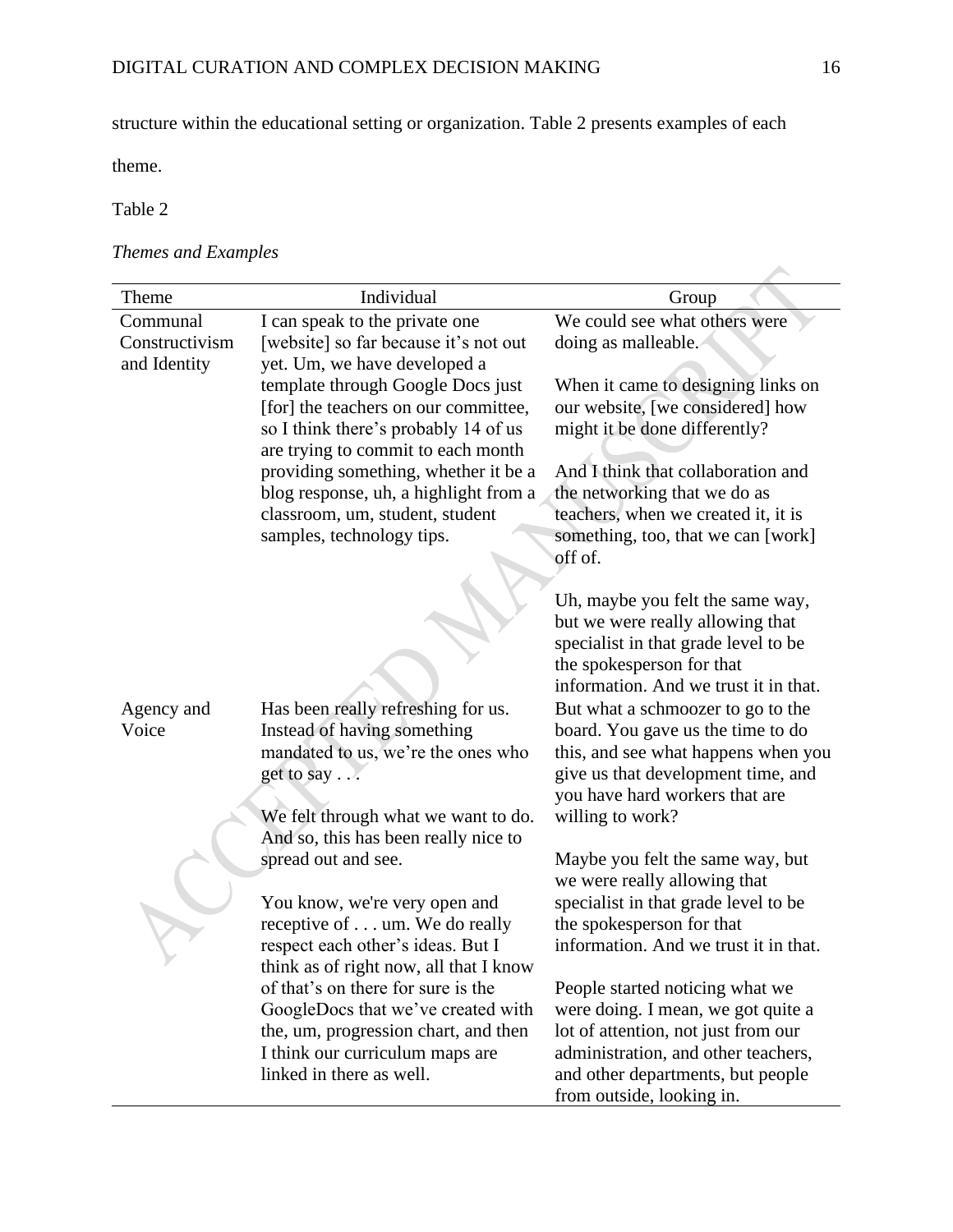I just feel like we finally got it right with this site. I can talk to parents and know what I'm teaching, and I can refer back to it, and I know now what they do in middle school.

You know, you see this hard work that you and your colleagues put in, and for the first time, really, I felt people started noticing what we were doing.

And I felt I feel justification, so I can look at my board when this was presented and say, we know what we're doing.

And I think, another thing, you know, to go back to what [she] said, you know, I actually kind of forgot about presenting it at the board, and showing them what we did, and I remember now the board president saying, "You met for three days this year, and you made . . . this?"

You know, like, they were so impressed . . . at that moment, we just felt so validated.

The district's literacy hub website serves as both a public and a private platform for information digitally curated by the district's ELA PLC. We treated the website as a collection. The school district home page indicates that the website provides an explanation for their literacy hub. They see it as a communal space for educators to share resources and ideas. Additionally, it provides an opportunity to celebrate awesome staff and student learning. The website provides a platform to empower teachers to use their voice with the web audience and contains a collection of nine tabs: home, bright ideas, agree/disagree/discuss, resources, overview charts, ELA tech stories, video visits, and "about this site" and "contact us," eight of which are public. Of the collection, two categories concern classroom highlights and calendar events. A password is required, however, for the agree/disagree/discuss tab, which provides a space for the teachers to share and discuss topics in private. Artifacts that demonstrate the socio-cultural interplay between teachers, processes, and students provide corroborating evidence of the theme of communal constructivism and identity. This theme is showcased in the posting of the Google Hangout professional development session; circulated overview charts that provide evidence of the ELA teachers' resolve to negotiate and select curriculum materials related to expectations for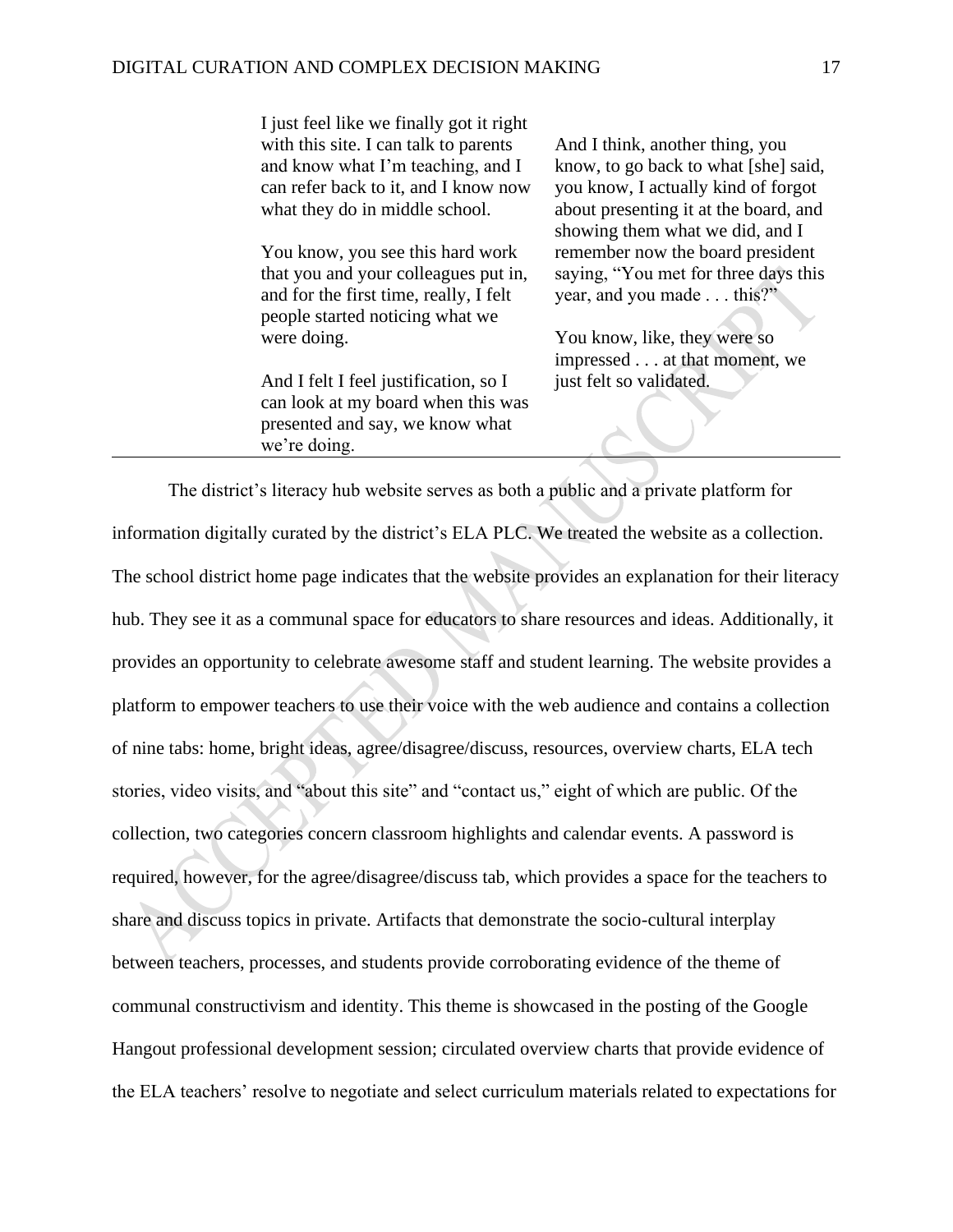each grade level; video presentations on writing that contain running dialogues of teachers who seek understanding of a given topic; and the website private section, which provides a space for teachers to dialogue on a topic.

The process of moving from individual insights to group action followed the progression of communal constructivism (Leask & Younie, 2001). Thus, the artifacts that circulated on the district's website were reflective of the newly formed group identity. Internal and external constituents' praise of the group identity associated with the artifacts resulted in the increased voice and agency of individual educators and the PLC.

The theme of voice and agency was identified in artifacts that showcased the amplification of the teacher's voice and teaching and learning effectiveness. Teacher contributions, student audio and video recordings, and outside stakeholder contributions related to voice and agency were identified among the artifacts. For example, the circulation of the overview charts is the most public display of voice available. Although the voice is strong, it is difficult to ascertain the impact or agency of their efforts, as no usage data is available. The Twitter feed also showcased outside stakeholder voice. By selecting a website designed with both public and private platforms, the ELA PLC was able to scale the district's literacy initiative by encouraging group communal constructivism; fostering perspective, identity and advocacy; and amplifying voice within a targeted audience to promote agency.

This website represents a collection of various products (resources and student work examples), processes, interactions, and perspectives that members of the literacy PLC utilized to showcase and document individual student, teacher, and program effectiveness. The website tabs are a representation of categories selected to circulate the literacy PLC's digitized artifacts. Circulated products can be a starting point for visitors to form their own initial collection as well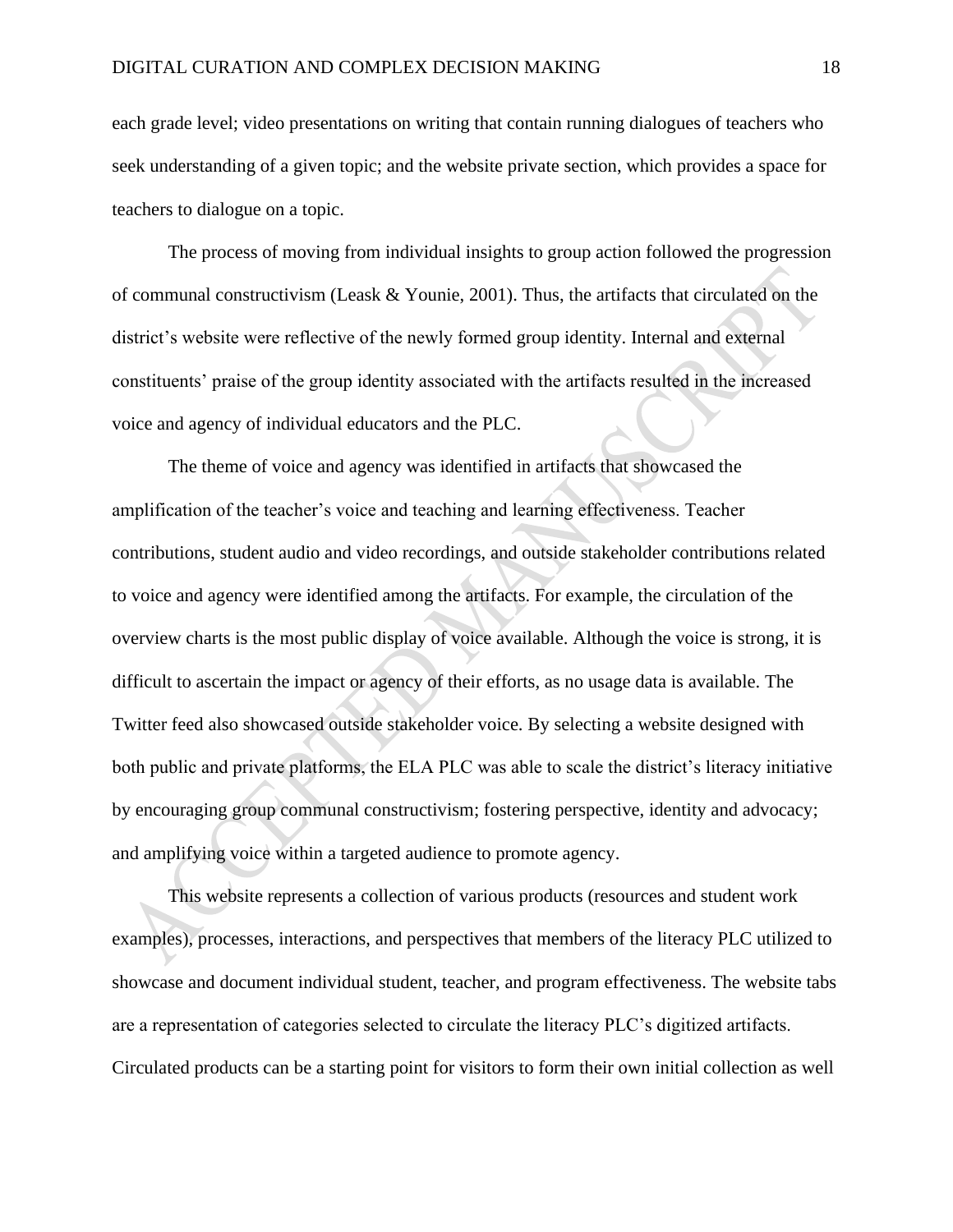as a platform to assemble resources that enhance their instructional effectiveness and, ultimately, increase teacher agency. Circulated products also provide a starting point for new employees or for other organizational members not familiar with the district's literacy program to be acculturated into the learning community's literacy perspective, thereby increasing the likelihood of acceptance and adoption by others. Table 3 provides an overview of selected website content that reflects the district's literacy initiatives, connections to the Five Cs (Authors, 2015; Authors, 2016), and the themes that emerged from the focus group interviews.<br>Table 3<br>Examples of District Literacy Websites

# Table 3

# *Examples of District Literacy Websites*

| Five Cs                     | Theme                      | <b>Website Artifact/Tab</b>              | Description                                                                                                                                                                                                                                                                          |
|-----------------------------|----------------------------|------------------------------------------|--------------------------------------------------------------------------------------------------------------------------------------------------------------------------------------------------------------------------------------------------------------------------------------|
| Circulate                   | Agency and Voice           |                                          | Teacher showcases her<br>students' fluency. "I love<br>listening to the children as they<br>read their poems Click on<br>any of the three audio links to<br>hear them for yourself."                                                                                                 |
| Conceptualize/<br>Circulate | Agency and Voice           |                                          | Teacher describes the<br>instructional process she<br>engaged her students in for<br>their descriptive writing<br>project.                                                                                                                                                           |
| Critique                    | Communal<br>Constructivism | This area is password protected<br>Login | Private password-protected<br>page.                                                                                                                                                                                                                                                  |
| Circulate                   |                            |                                          | Recommended resources that<br>included current topics, ELA<br>best practices, and web tools<br>for old and new literacies.<br>Resources are annotated and<br>signed by the recommending<br>teacher. Stakeholders are<br>invited to publish a<br>recommended resource to the<br>page. |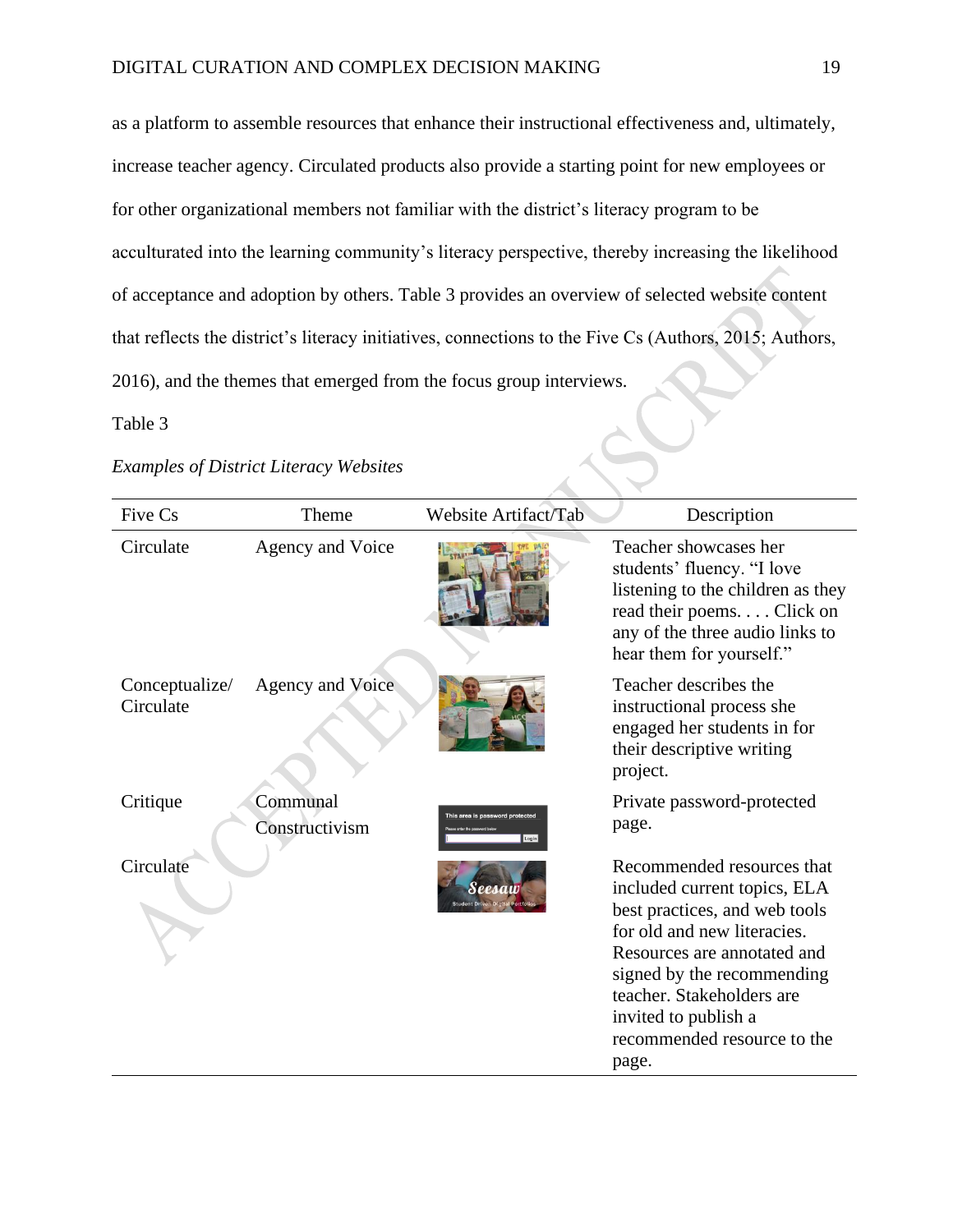| Circulate | Agency and Voice           | Screencast-O-matic was used<br>to create a 3-minute video tour<br>of three levels $(K-3, 4-9, 8-$<br>12) of overview charts                                              |
|-----------|----------------------------|--------------------------------------------------------------------------------------------------------------------------------------------------------------------------|
| Circulate | Agency and Voice           | A showcase of students'<br>newscast of books that they<br>read and the app TouchCast<br>used to write, direct, and<br>record a newscast about books<br>they are reading. |
| Circulate | Communal<br>Constructivism | Use of Google Hangout;<br>secondary teachers showcase a<br>video of their professional<br>development on Socratic<br>Circles.                                            |
|           |                            | Background on the website is<br>provided, along with picture<br>recognition of ELA and<br>university collaborators.                                                      |
|           |                            | Contact information and how<br>to get involved are displayed<br>on the page.                                                                                             |

*Note*. Of the Five Cs, those that are aligned to the themes are represented in the table. The organization of the "circulate" products is reflective of the literacy PLC discussion that is related to collection and categorization.

# **Communal Constructivism and Identity**

The experiences of the ELA committee members were in keeping with the theme of Leask and Younie's (2001) communal constructivism and identity. The collective curriculum development process was fundamental to the process and was shared among all focus group participants as they moved from the creation of a website, using web-based tools such as Google Docs, to the building of an extended stakeholder literacy community that transcended selfimposed district boundaries. The ELA curriculum document under development became readily accessible to all and acted as a living document for the future. This is evident in Sarah's response "That connection [was] necessary with people in other buildings. We are quite spread out,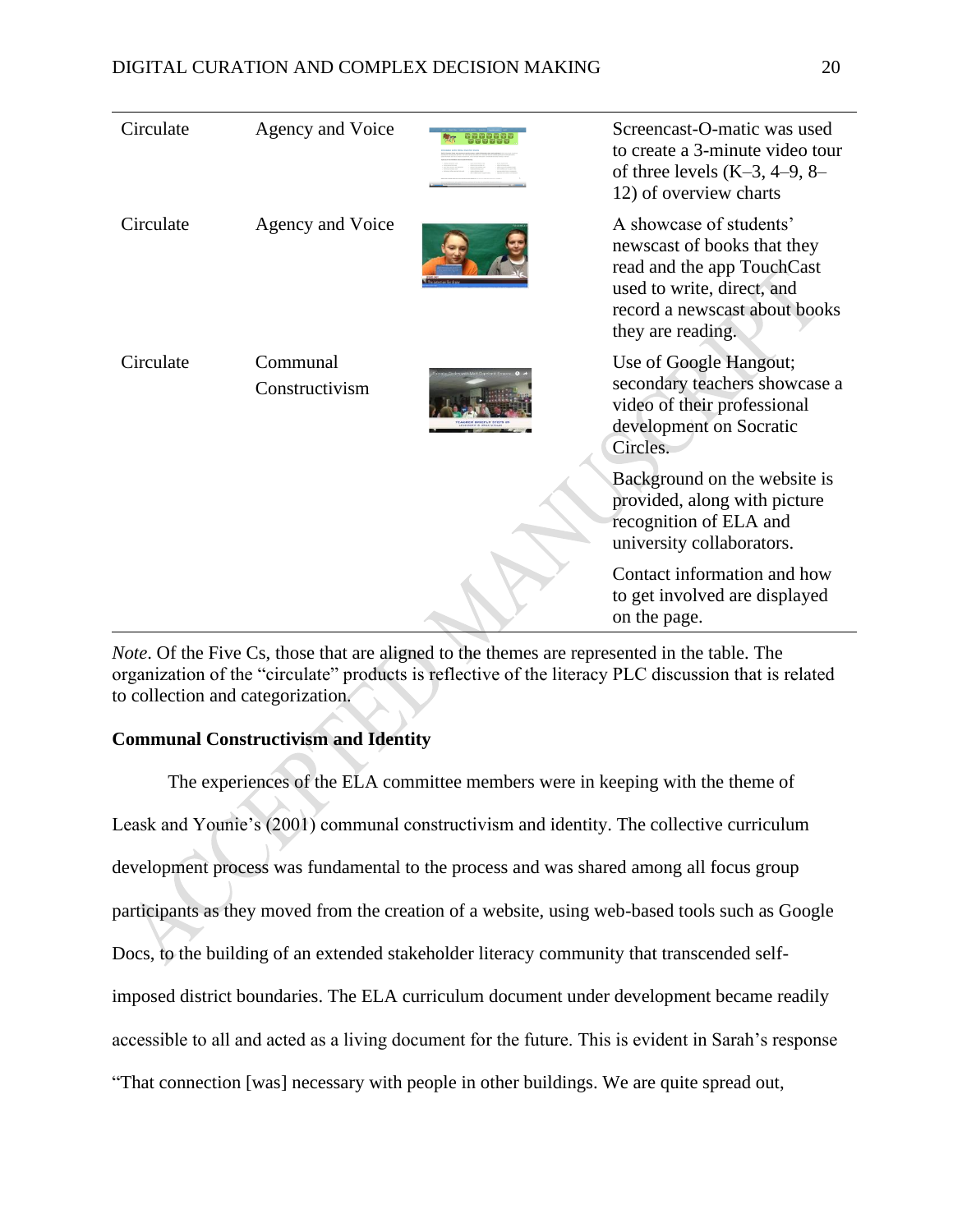even geographically, kind of across the town, even. And, so, I really like how we get to come together for the collaboration, you know, personally, but then also the idea that it's so easily accessible. I think it is really important, too."

Sarah's response refers to the ways in which an education system creates opportunities for individuals to manufacture and share artifacts and to socially network beyond the immediate scope of their roles. Individuals come into shared group experiences with an identity and a level of understanding related to the topic at hand. These constructivist activities "involve a process of agreement on the definition and understanding of the problem and a collective attempt to define an adequate response" (Jefferies et al., 2007, p. 120). Once individuals engage in group activities, their concepts and identities are transformed through new understandings and experiences. These new understandings then have an impact on the identity of the group and their work as professionals (Leask & Younie, 2001). For example, during the ELA committee meetings, collected curricular artifacts and ideas were critiqued and conceptualized in ways that transformed the group's thinking and, ultimately, their professional identity. As one participant stated, "We could see what others were doing as malleable." Another participant stated, "When it came to designing links on our website, [we considered] how might it be done differently." Thus, the process was very much in alignment with the findings of Ryberg and Christiansen (2008) that "a collective solution arrived at in another context is re-appropriated, translated or transferred into the community" (p. 216).

Another participant made a comment that suggested that the public curation of work products enhances feelings of competency, which, in turn, validated further his identity as a competent professional. "You know, people were pretty blown away with the amount of work that we did." Stakeholders were able to observe the results of his professional interactions with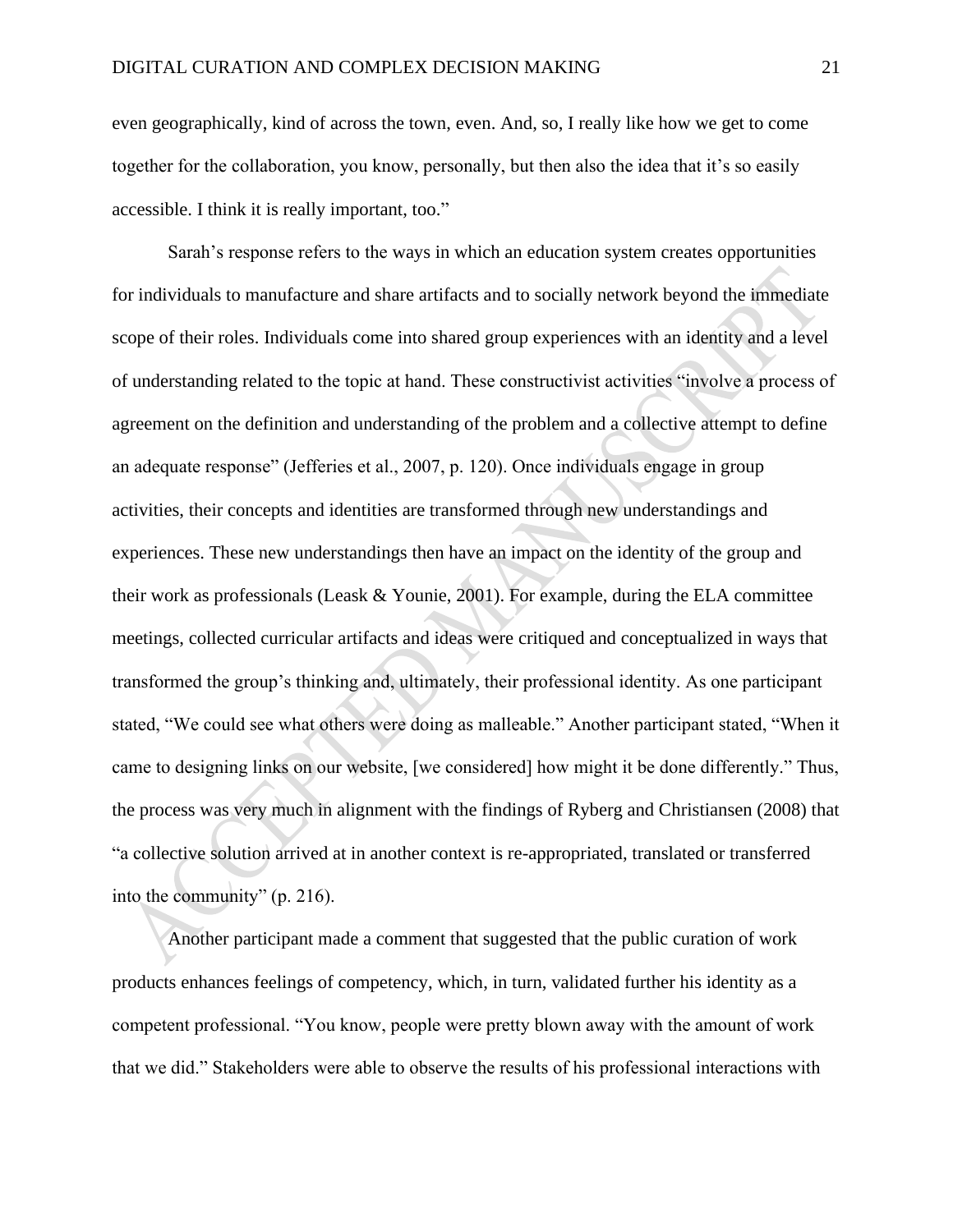his students due to the group's interactions and circulation of their work. This is identity development in action. This is a novel concept for most teachers, as instruction often occurs in classroom silos, as expressed by another participant in terms of student expectation. "It was all this stuff that we're teaching the kids [when we ask], 'Can you [provide] evidence, justify [your answer or] make a claim?'"

The identities of individual participants, as well as the group, were enhanced through the transparency of the process that led to a conceptualized product that was refined and elaborated upon through the social interactions of the group. This resulted in participants' desire to circulate their work product, for both practical and professional reasons. Regardless of an individual's starting point, the utilization of social processes formed a "least common denominator" level of identity that was assumed by the group to guide the continuing work of the ELA committee.

#### **Agency and Voice**

The second theme that emerged from the data was agency and voice. The communal constructivism of the group was enhanced as curriculum artifacts were digitized and curated on the district website. Self-identity was enhanced as feedback related to the artifacts validated the curators' agency and voice. Leslie's comment captured this notion:

This [experience] has been really refreshing for us. Instead of having something mandated to us, we're the ones who get to say, "Wait a minute, we're in the classroom. Well, let us tell you what we're teaching and how we teach it, and what works."

Antoine stated, "We taught about tools, but it is really about the people." Another stated, "If you are focused on Web 2.0, you are focused on a tool or project, whereas, if you approach Education 3.0, it is about the process." The real power in curriculum development and presentation is the presence of the teacher's voice. Bill commented, "When you look at the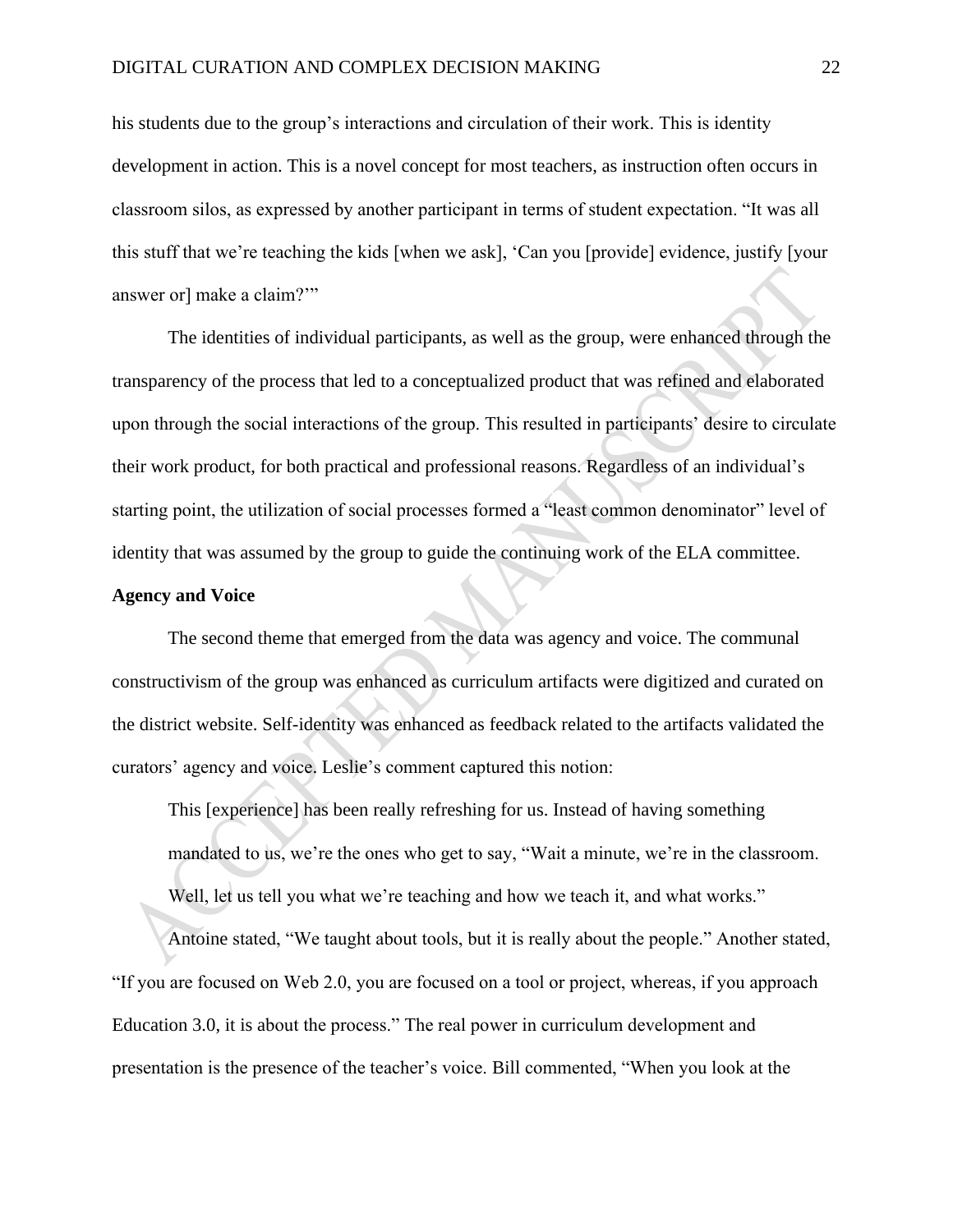[group's] Google Docs, you can see evidence of our growth over time." Clearly, this participant felt that her experience amplified her voice and edified her agency as a teacher.

The Common Core State Standards (National Governors Association Center for Best Practices & Council of Chief State School Officers, 2010) are viewed by many as a tool that diminishes the teacher voice and significantly reduces their professional agency. Within a PLC, however, curriculum development is more than just the circulation of a product. The power that results from the integration of web-based tools and collegial social processes lies within the opportunity for teachers to have a voice regarding the curriculum and to create a professional narrative through digitally curated artifacts that exemplify their perspective and voice. When their circulated artifacts are read, accepted, and validated by others, this enhances personal and group agency.

# **Implications**

This research adds to the understanding of PLCs' communal constructivism and their utilization of the Five C's of digital curation for curricular initiatives. In this section, we discuss the implications of the Five Cs of the Digital Curation framework (Authors, 2015; Authors, 2016), including its potential impact on organizational initiatives and its influence on PLCs. Suggestions for future research related to group processes also are provided.

#### **Organizational Impact and Potential**

Our findings suggest that digital curation has the potential to increase organizational impact. For example, all of the elements of the Five Cs (collect, categorize, critique, conceptualize, and circulate; Authors, 2015; Authors, 2016) were embedded in the work of this study's PLC's literacy initiative. A website that showcases categorized collections of educational artifacts in and of itself is not enough even though it played a significant role in the district's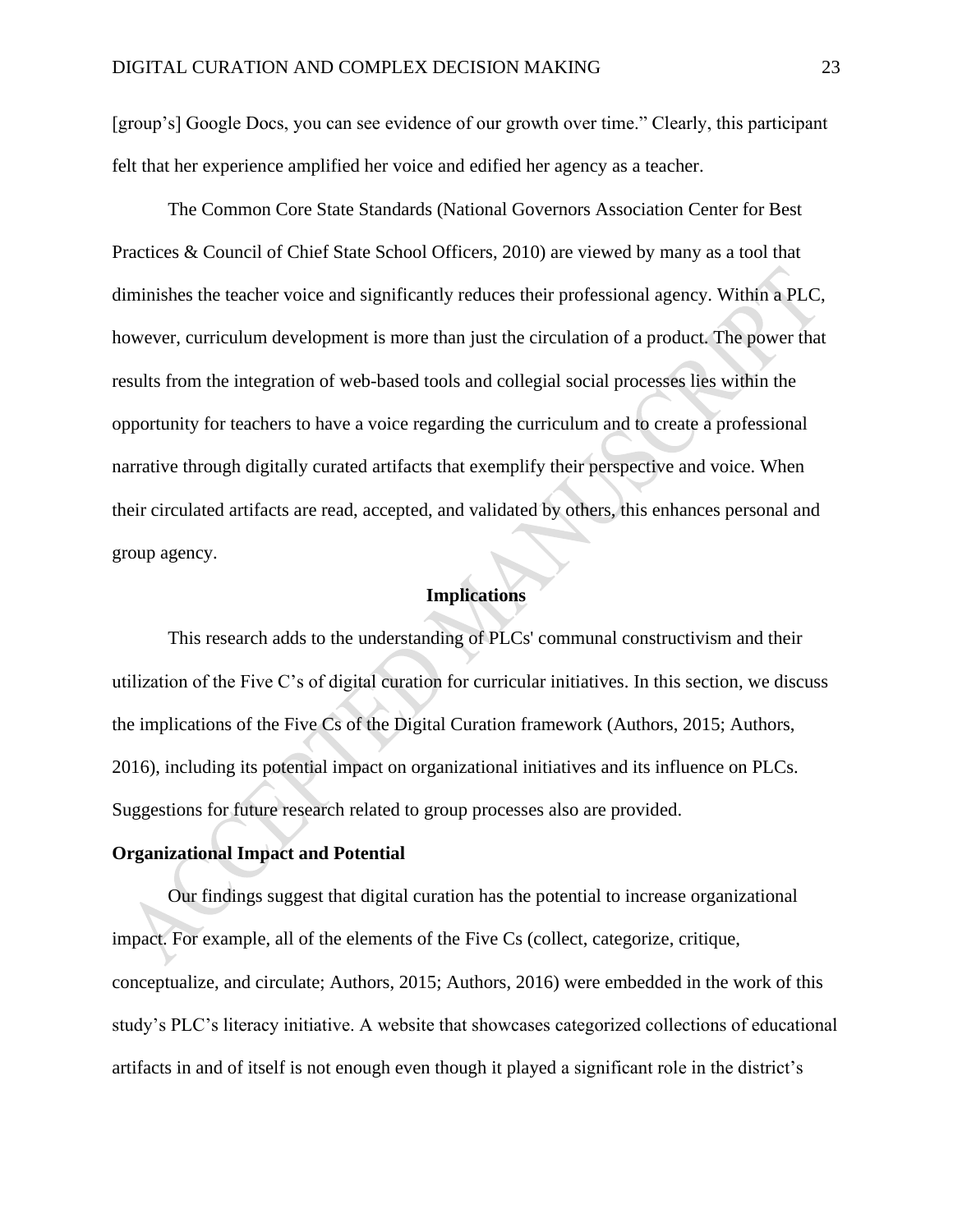literacy initiative. However, what resonated in the themes that emerged from the stories shared was the impact of the PLC's communal constructivism on individual participants. Those extended opportunities for interpersonal interactions, with the support of the district, allowed the participants to find a voice and share with the community curricular insights often kept behind a closed classroom door.

The framework supports the professional development and standing of the PLC members as they present their individual and collective artifacts for critique and conceptualization by others before circulation occurs. When the PLC considers an individual's work product, considering that of the group's artifacts, group alignment of thought and sensemaking emerge. The enculturation of new members into the prevailing dominant culture can be accelerated through the utilization of the Five Cs (Authors, 2015; Authors, 2016). This process provides a vehicle for the acculturation and enculturation of new members into the organization, and an individual's identity becomes aligned with that of the larger group, and the perspective of the new member impacts the group.

When group identity was formed, and the group work product was circulated, the individuals within the group experienced an increase in their agency and voice, not only within the confines of their PLC group but also outside these social parameters and into the larger local educational community as a whole, particularly by their reaching out to other interested observers across the state. The PLC group members felt that the work that they had produced provided insight into not only the extensive curricular work and processes in which they engaged but also into the quality of work product that they were able to produce, both as individual teachers and as a collective PLC. The circulation of finalized work products amplified their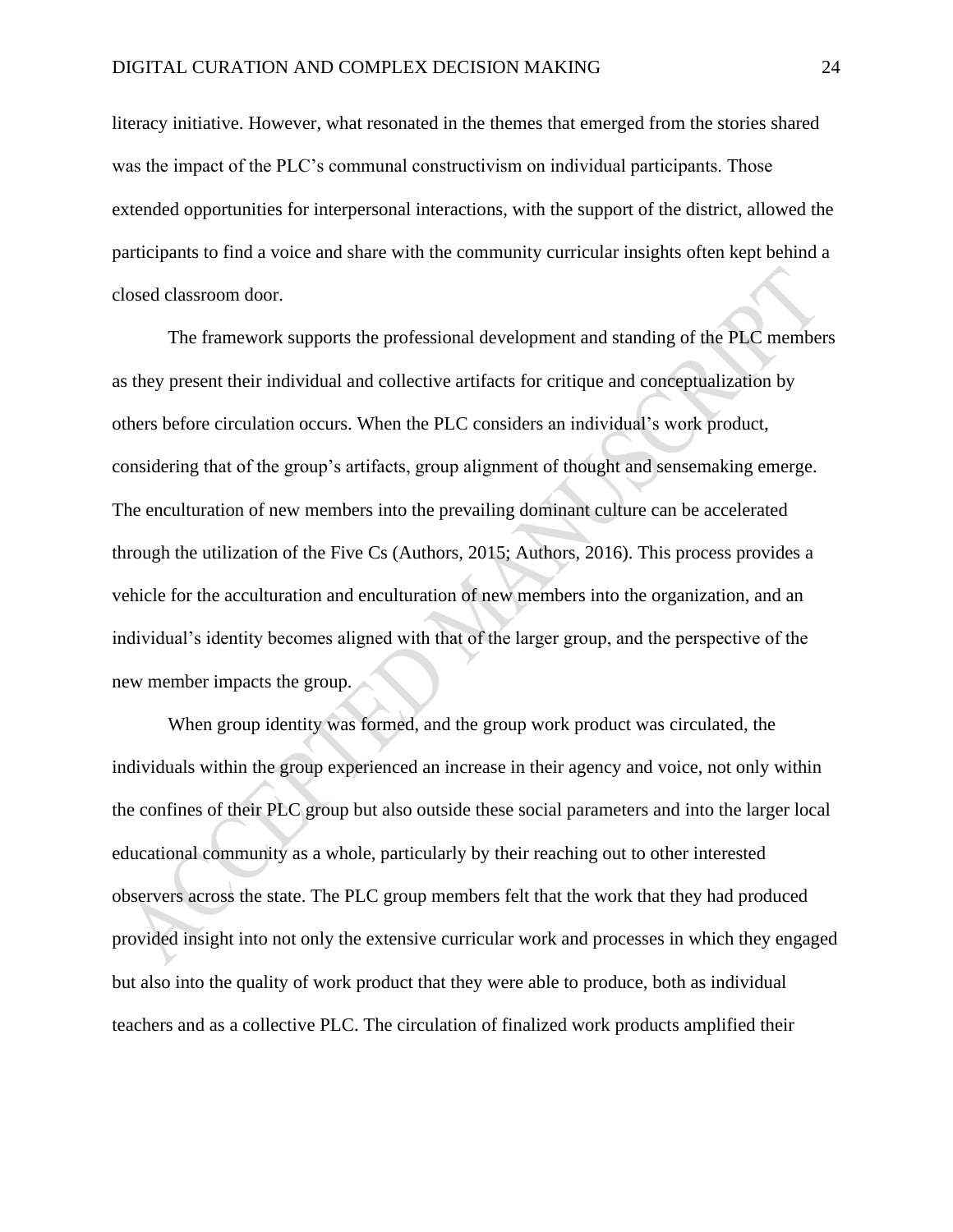agency and voice well beyond the former sphere of influence that existed before the advent of the web and digital technology tools.

#### **Limitations and Future Research**

Even though our codes resulted in excellent inter-rater reliability, this study relied solely on the experience shared through narratives obtained from a limited number of focus groups as well as the artifacts and field notes collected from these groups. Future research should use more participants and artifacts, drawn from a larger number of schools.

This study fills a gap in the literature regarding the opportunities that digital curation presents when utilized with web-based tools in supportive social structures. Our research focused mainly on the impact of PLC's communal constructivism and the utilization of the Five Cs of the Digital Curation (Authors, 2015; Authors, 2016). Future research could examine the outcomes of specific items within the Five C Framework that have more significant impact on the facilitation of communal constructivism, both for teachers as well as students.

#### **Conclusion**

Those who wish to have an impact on the education organization might consider the utilization of the Five Cs of the Digital Curation framework as they plan, process, and produce curricular initiatives. PLCs that would like to increase their level of gravitas within their local environments and disrupt the traditional educational institutions that rely heavily on individual performance have an opportunity to have a large influence through circulated artifacts, thus increasing their influence as an educator. This impact can transcend geographic boundaries and social confines, and extend time in perpetuity (Authors, 2015; Authors, 2016).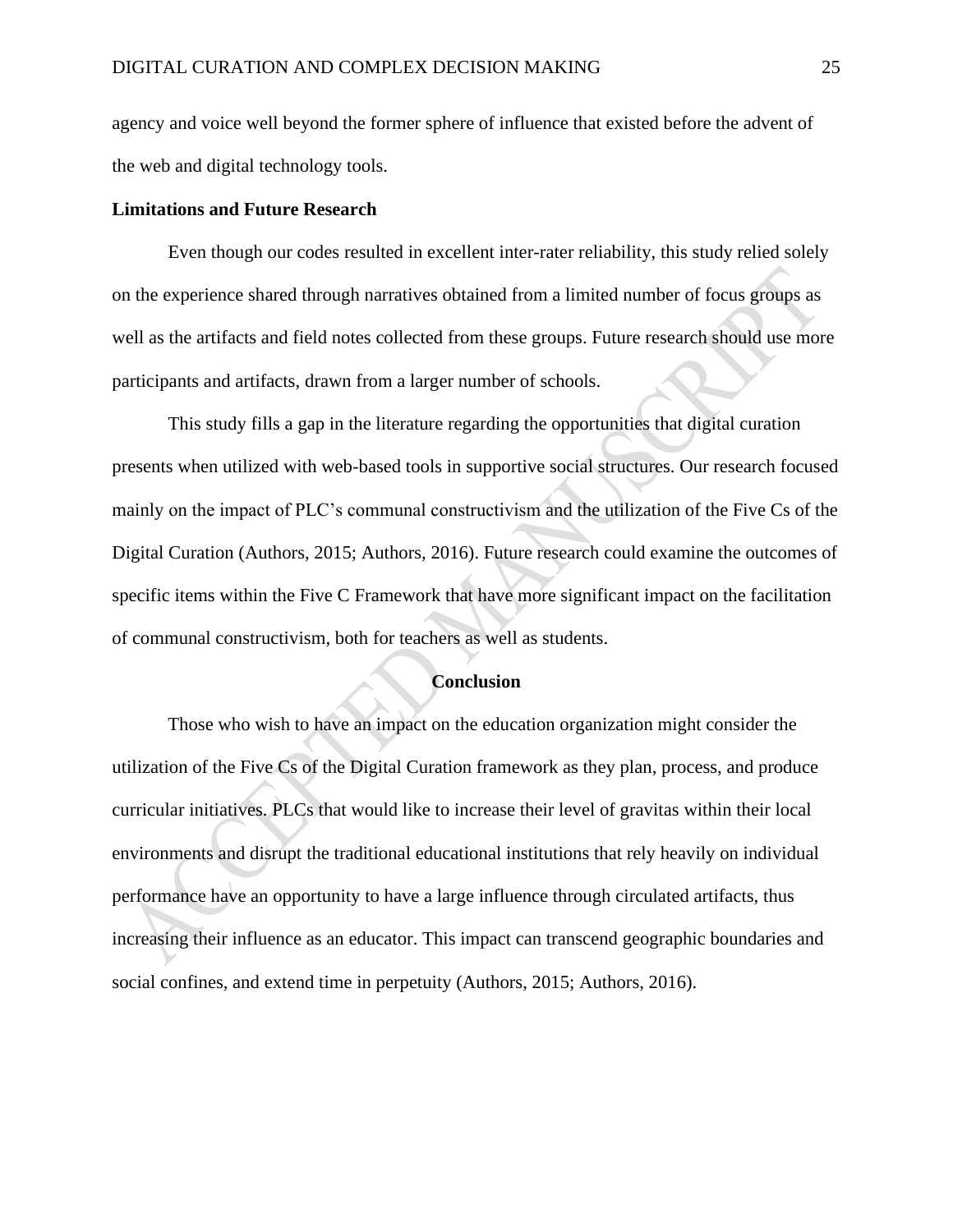#### **References**

Authors. (2015).

Authors. (2016).

- Beagrie, N. (2008). Digital curation for science, digital libraries, and individuals. *International Journal of Digital Curation*, *1*(1), 3–16.
- Blitz, C. (2013). Can online learning communities achieve the goals of transitional professional learning communities? What the literature says. *Regional Educational Laboratory Mid-Atlantic*. <https://ies.ed.gov/ncee/edlabs>
- Clarke, L. W., & Watts-Taffe. S. (2013). *Educating literacy teachers online: Tools, techniques, and transformations.* Teachers College Press.
- Corbin, J., & Strauss, A. (2015). *Basics of qualitative research: Techniques and procedures for developing grounded theory* (4th ed.). Sage.
- Denzin, N. K., & Lincoln, Y. (Eds.). (2003). *The landscape of qualitative research: Theories and issues*. Sage.
- DuFour, R. (2004). What is a professional learning community? *Educational Leadership*, *61*(8), 6–11.
- Dunne, F., Nave, B., & Lewis, A. (2000). Critical friends groups: Teachers helping teachers to improve student learning. *Phi Delta Kappan*, 28(4), 31–37.

Gee, J. P. (2010). A situated sociocultural approach to literacy and technology. In E. Baker (Ed.), *The new literacies: multiple perspectives on research and practice* (pp. 165–193). Guilford Press.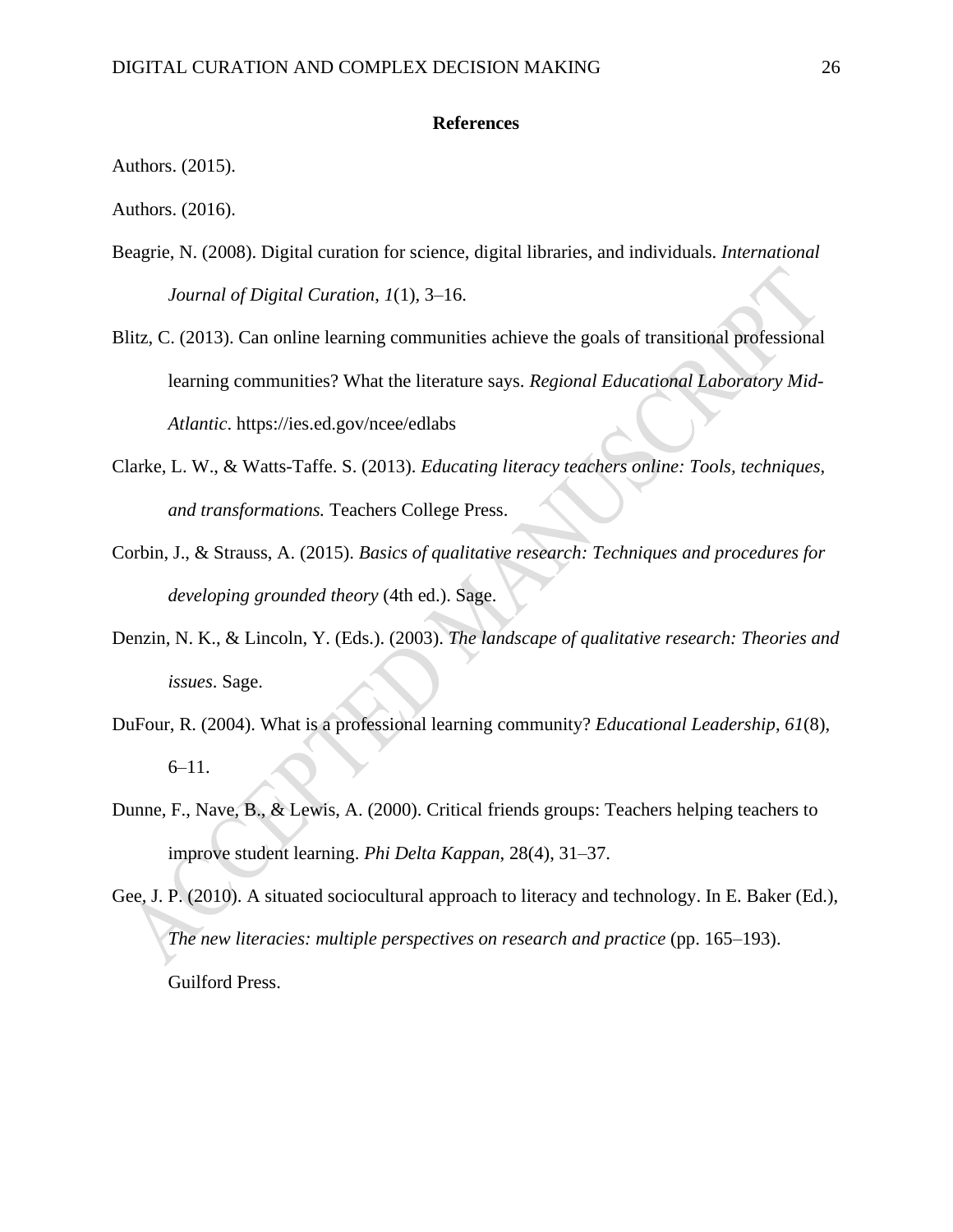- Hsu, Y.-C., Ching, Y.-H., & Grabowski, B. (2009). Web 2.0 technologies as cognitive tools of the new media age. In T. W. Hin & R. Subramaniam (Eds.), *Handbook of research on new media literacy at the K–12 level: Issues and challenges* (pp. 353–171). RIGI Global.
- Jacobson, E., Degener, S., & Purcell-Gates, V. (2003). *Creating authentic materials and activities for the adult literacy classroom: A handbook for practitioners.* National Center for the Study of Adult Learning and Literacy.
- Jefferies, P., Carsten‐Stahl, B., & McRobb, S. (2007). Exploring the relationships between pedagogy, ethics and technology: Building a framework for strategy development. *Technology, Pedagogy and Education*, *16*(1), 111–126.
- Kirschner, P. A., & Lai, K.-W. (2007). Online communities of practice in education. *Technology, Pedagogy and Education*, *16*(2), 127–131. doi:10.1080/14759390701406737.
- Leask, U., & Younie, S. (2001). Communal constructivist theory: Information and communications technology pedagogy and internationalisation of the curriculum. *Journal of Information Technology for Teacher Education*, *10*(1–2), 117–134.
- Mercer, N., & Howe, C. (2012). Explaining the dialogic processes of teaching and learning: The value and potential of sociocultural theory. *Learning, Culture and Social Interaction*, *1*(1), 12–21. doi:10.1016/j.lcsi.2012.03.001.
- Michigan Association of Intermediate School Administrator General Education Leadership Network Early Literacy Task Force. (2016). *Essential instructional practices in early literacy: K–3*. Author.
- Miles, M., Huberman, M., & Saldana, J. (2014). *Qualitative data analysis: A methods sourcebook* (3rd ed.). Sage.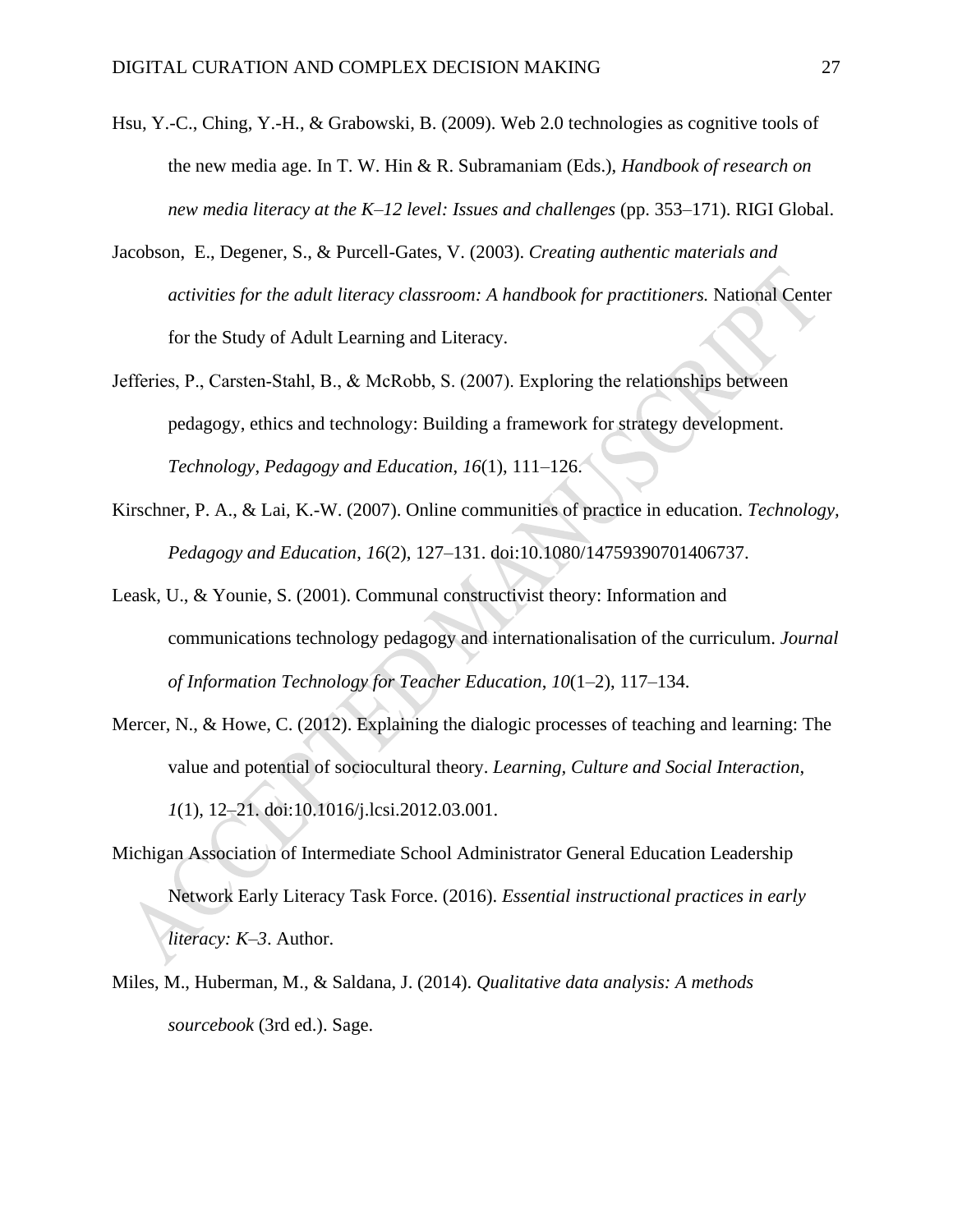- National Governors Association Center for Best Practices & Council of Chief State School Officers. (2010). *Common core state standards for English language arts and literacy in history/social studies, science, and technical subjects.* Author.
- Orlando, J. (2009). Understanding changes in teachers' ICT practices: A longitudinal perspective. *Technology, Pedagogy and Education*, *18*(1), 33–44.
- Preston, C., Younie, S., & Hramiak, A. (2021). Learning alone or learning together? How can teachers use online technologies to innovate pedagogy? In *Handbook for Online Learning Contexts: Digital, Mobile and Open* (pp. 257-273). Springer.
- Ryberg, T., & Christiansen, E. (2008). Community and social network sites as technology enhanced learning environments. *Technology, Pedagogy and Education*, *17*(3), 207–219.
- Sherer, P. D., Shea, T. P., & Kristensen, E. (2003). Online communities of practice: A catalyst for faculty development. *Innovative Higher Education*, *27*(3), 183–194. [https://citeseerx.ist.psu.edu/viewdoc/download?doi=10.1.1.473.8540&rep=rep1&type=pd](https://citeseerx.ist.psu.edu/viewdoc/download?doi=10.1.1.473.8540&rep=rep1&type=pdf) [f](https://citeseerx.ist.psu.edu/viewdoc/download?doi=10.1.1.473.8540&rep=rep1&type=pdf)
- Vasquez, V., Harste, J. C., & Albers, P. (2010). From the personal to the worldwide web: Moving teachers into positions of critical interrogation. In E. A. Baker (Ed.), *The new literacies: Multiple perspectives on research and practice* (pp. 265–284). Guilford Press.
- Webb, M., & Cox, M. (2004). A review of pedagogy related to information and communications technology. *Technology, Pedagogy and Education*, *13*(3), 235–386.
- Wenger-Trayner, E., & Wenger-Trayner, B. (2015). Communities of practice: A brief introduction. *National Science Foundation*, 1–8. [https://wenger-trayner.com/wp](https://wenger-trayner.com/wp-content/uploads/2015/04/07-Brief-introduction-to-communities-of-practice.pdf)[content/uploads/2015/04/07-Brief-introduction-to-communities-of-practice.pdf](https://wenger-trayner.com/wp-content/uploads/2015/04/07-Brief-introduction-to-communities-of-practice.pdf)